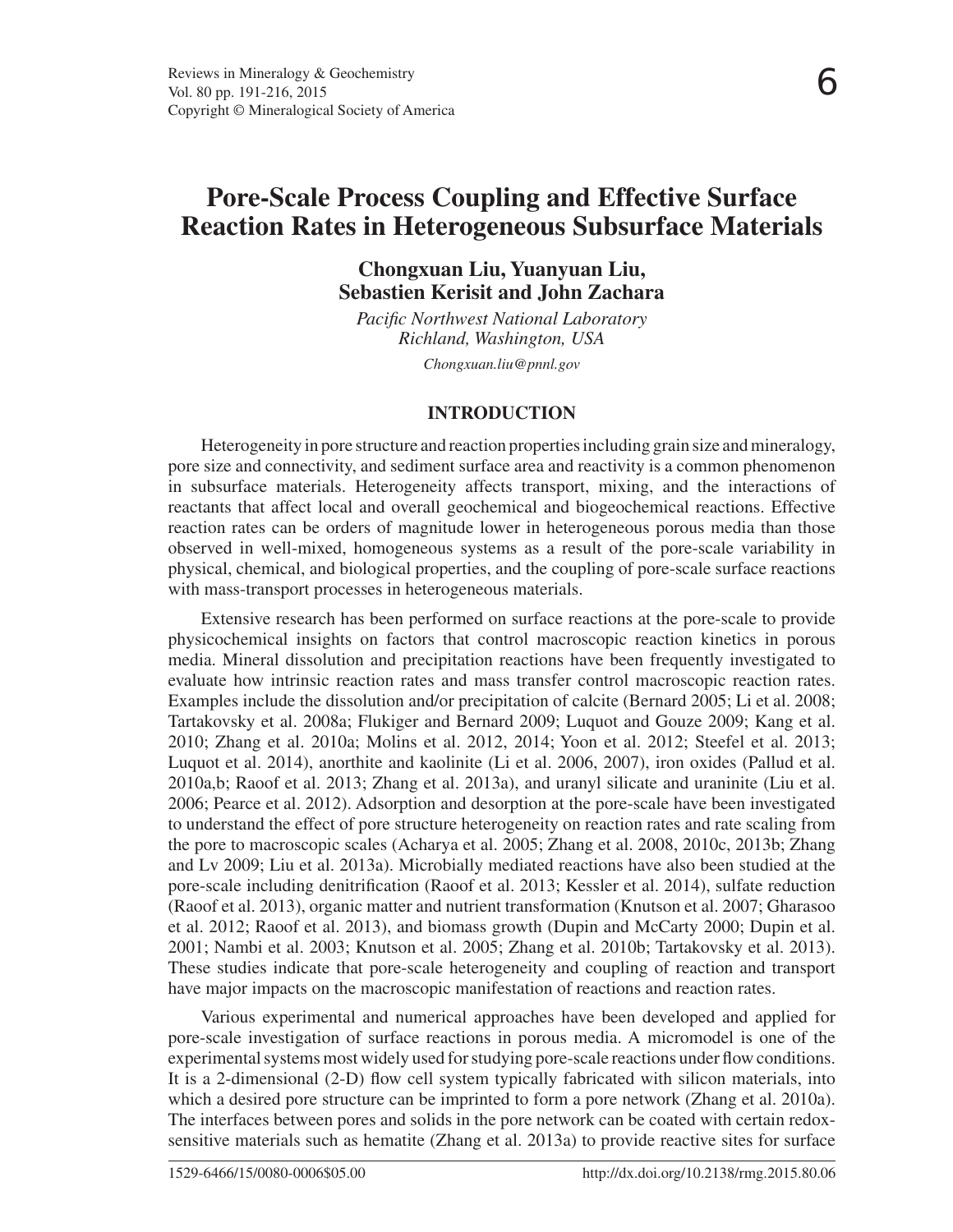reactions. The micromodel allows real time observation of surface reactions at the pore-scale using a suite of spectroscopic and microscopic techniques including optical microscopy (Dupin and McCarty 2000; Nambi et al. 2003; Knutson et al. 2005; Zhang et al. 2010a; Yoon et al. 2012), synchrotron X-ray microprobe (XMP) and X-ray absorption spectroscopy (XAS) (Pearce et al. 2012), and Raman spectroscopy (Zhang et al. 2013a). Other experimental systems for pore-scale research include flow-cell reactors (Fredd and Fogler 1998; Panga et al. 2005; Pallud et al. 2010a,b), capillary tubes (Molins et al. 2014), and columns (Bernard 2005; Luquot and Gouze 2009; Fridjonsson et al. 2011; Noiriel et al. 2012; Luquot et al. 2014). These experimental apparatus complemented with non-destructive imaging techniques, such as X-ray microtomography (XMT) (Bernard 2005; Luquot and Gouze 2009; Navarre-Sitchler et al. 2009; Noiriel et al. 2012; Luquot et al. 2014; Molins et al. 2014) and nuclear magnetic resonance (NMR) (Fridjonsson et al. 2011), provide powerful tools for studying pore-scale surface reactions, reaction-induced pore structure and permeability changes, and feedback between surface reactivity and reactive transport in porous media (Dupin and McCarty 2000; Nambi et al. 2003; Knutson et al. 2005; Willingham et al. 2008; Zhang et al. 2010b; Edery et al. 2013).

Numerical approaches are an important component of pore-scale geochemical research. Pore-scale flow and reactive transport models are used to simulate the temporal and spatial evolution of surface reactions in coupling with transport, to analyze and interpret experimental results, and to complement experimental approaches by extending experimental conditions. Commonly used numerical approaches include pore-network models (Acharya 2005; Li et al. 2006, 2007; Mehmani et al. 2012; Raoof et al. 2013; Varloteaux et al. 2013), lattice Boltzmann models (Kang et al. 2006, 2010, 2014; Knutson et al. 2007; Lichtner and Kang 2007; Zhang et al. 2008; Huber et al. 2014), smoothed particle hydrodynamics models (Tartakovsky et al. 2008b), and conventional finite-difference or finite-volume methods (van Duijn and Pop 2004, 2005; Willingham et al. 2008; Orgogozo et al. 2010; Porta et al. 2012, 2013; Yoon et al. 2012; Liu et al. 2013a; Steefel et al. 2013; Molins et al. 2014; Trebotich et al. 2014).

These models can explicitly incorporate pore geometry, reactive surface area, and distribution, and even molecular reaction rates to simulate coupled transport and reactions at the local scale and to provide insights into effective rates at the macroscopic scale.

Both experimental and numerical studies indicate that effective reaction rates can decrease by orders of magnitude from the molecular to macroscopic scale, with the magnitude decrease dependent on specific reactions and the structures of porous media (Swoboda-Colberg and Drever 1993; Malmström et al. 2000; Acharya et al. 2005; Li et al. 2006; Meile and Tuncay 2006; Navarre-Sitchler and Brantley 2007; Zhang et al. 2008; Bi et al. 2009; Flukiger and Bernard 2009; Zhang and Lv 2009; Miller et al. 2010; Liu et al. 2013a; Zhang et al. 2013b; Raoof et al. 2013; Salehikhoo et al. 2013). Various factors have been identified that may individually or collectively contribute to the scale-dependent behavior of geochemical reaction rates (Alekseyev et al. 1997; White and Brantley 2003; Meile and Tuncay 2006; Lichtner and Kang 2007; Steefel and Maher 2009; Maher 2010; Miller et al. 2010; Dentz et al. 2011; Liu et al. 2013a, 2014a). These factors can be grouped into two categories:

1) scale-dependent variations in mineral surface properties, such as surface roughness that controls reactive surface area and secondary mineralization that alters surface reactivity (White 1995; Alekseyev et al. 1997; Benner et al. 2002; White and Brantley 2003), and

2) heterogeneous distributions of flow, transport, and chemical properties in subsurface environments (Malmström et al. 2004; Li et al. 2006; Meile and Tuncay 2006; Lichtner and Kang 2007; Maher 2010; Shang et al. 2011; Liu et al. 2013a, 2014a; Zhang et al. 2013a).

Previous research into the existence and cause of scale-dependent reaction rates has targeted specific examples with relatively constrained physical and chemical conditions.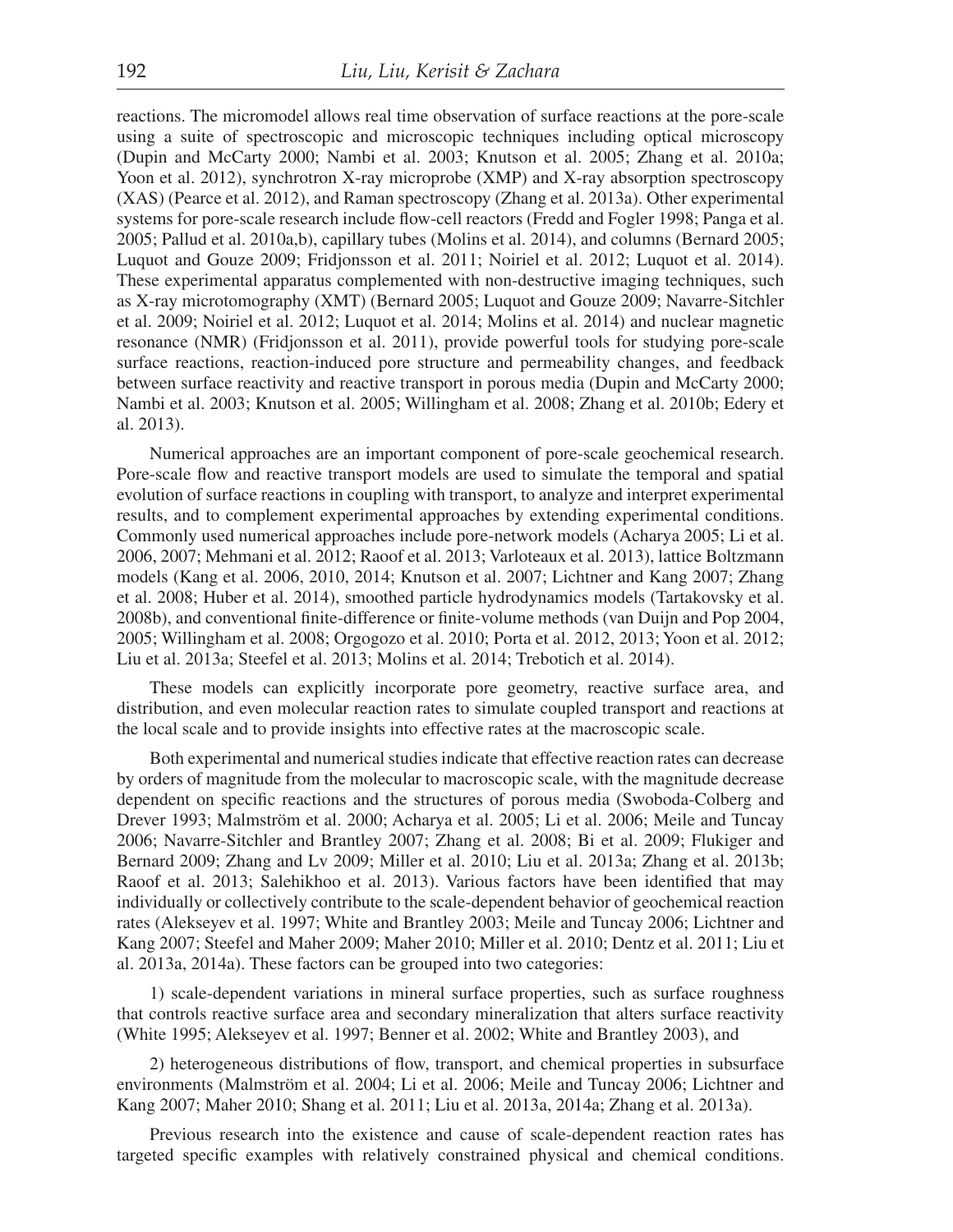General theories and/or approaches for systematically describing and conceptually predicting the scaling effect are under-developed. In this chapter, we begin with the development of a theoretical base for predicting the scale-dependent behavior of effective surface reaction rates in heterogeneous porous media, including explicit linkage of the effective reaction rate constant with its intrinsic rate constant and the important influence of pore-scale variations in reactant concentrations (see the Section *Theoretical Consideration of Effective Reaction Rates*). Approaches to estimate intrinsic reaction rates and rate constants are then discussed with emphasis on molecular simulations (see *Intrinsic Rates and Rate Constants*). We follow with examples of how the coupling of pore-scale subsurface reaction and transport processes creates variations in reactant concentrations, and how these, in turn, cause the effective rate constants to deviate from the intrinsic reaction rate constant as a function of time and space in: i) grain-scale reactive diffusion systems (see *Grain-scale reactions, sub-grain process coupling, and effective rates*) and ii) in reactive transport systems with fluid flow (see *Subgrid variations in reactant concentrations and effective rate constants under flow conditions*). We conclude with a summary of the results and discussion in this chapter, a concept to minimize the scale-dependent behavior of effective surface reaction rates in macroscopic models through consideration of subgrid heterogeneity, and a brief discussion of other potential important factors affecting reaction rate scaling.

### **THEORETICAL CONSIDERATION OF EFFECTIVE REACTION RATES**

Geochemical reaction rates on mineral surfaces can be generally described using the mass action law:

$$
r_i = k_{\text{ins}} A_i \prod_j (\gamma_j c_j)^{v_j}, \qquad (1)
$$

where  $r_i$  is the reaction rate,  $k_{ins}$  is the intrinsic rate constant,  $A_i$  is the reactive surface area,  $c_j$  and  $\gamma_j$  are the concentration and activity coefficient of chemical species *j*,  $v_{ij}$  is the reaction order with respect to chemical species *j*. Rigorously, the mass action law (Eqn. 1) is only applicable at the pore scale, and concentrations and reaction rates in Equation (1) are defined locally at specific reactive surface locations or sites. As described in the following sections, the reactive surface locations and chemical species concentrations are generally heterogeneously distributed in subsurface materials. The observed and simulated chemical reaction rates in subsurface materials are effective reaction rates that are either explicitly or implicitly defined within a numerical grid cell volume that contains many pores and mineral surfaces. The grid cell volume can be the representative elemental volume (REV) to define Darcy-scale physical properties (Bear 1979), but most often it is a volume of porous media with its size constrained by computational resources and resolution need (Mo and Friedly 2000; Chiogna and Bellin 2013). Grid cells may be selected at different scales depending on applications (Fig. 1) including:

1) Earth system models (Harrison et al. 2009; Poudel et al. 2013) where an entire watershed may represent one numerical grid cell;

2) field scale numerical problems with numerical grid sizes ranging from meters to hundred meters (Scheibe et al. 2006; Maher 2010; Molins et al. 2010; Li et al. 2011; Bao et al. 2014);

3) core scale numerical simulations with numerical grid size from centimeter to meters (Zinn and Harvey 2003; Shang et al. 2011, 2014; Liu et al. 2014a); and

4) pore-scale research at the scales of  $\mu$ m to mm (Willingham et al. 2008; Zhang et al. 2013a).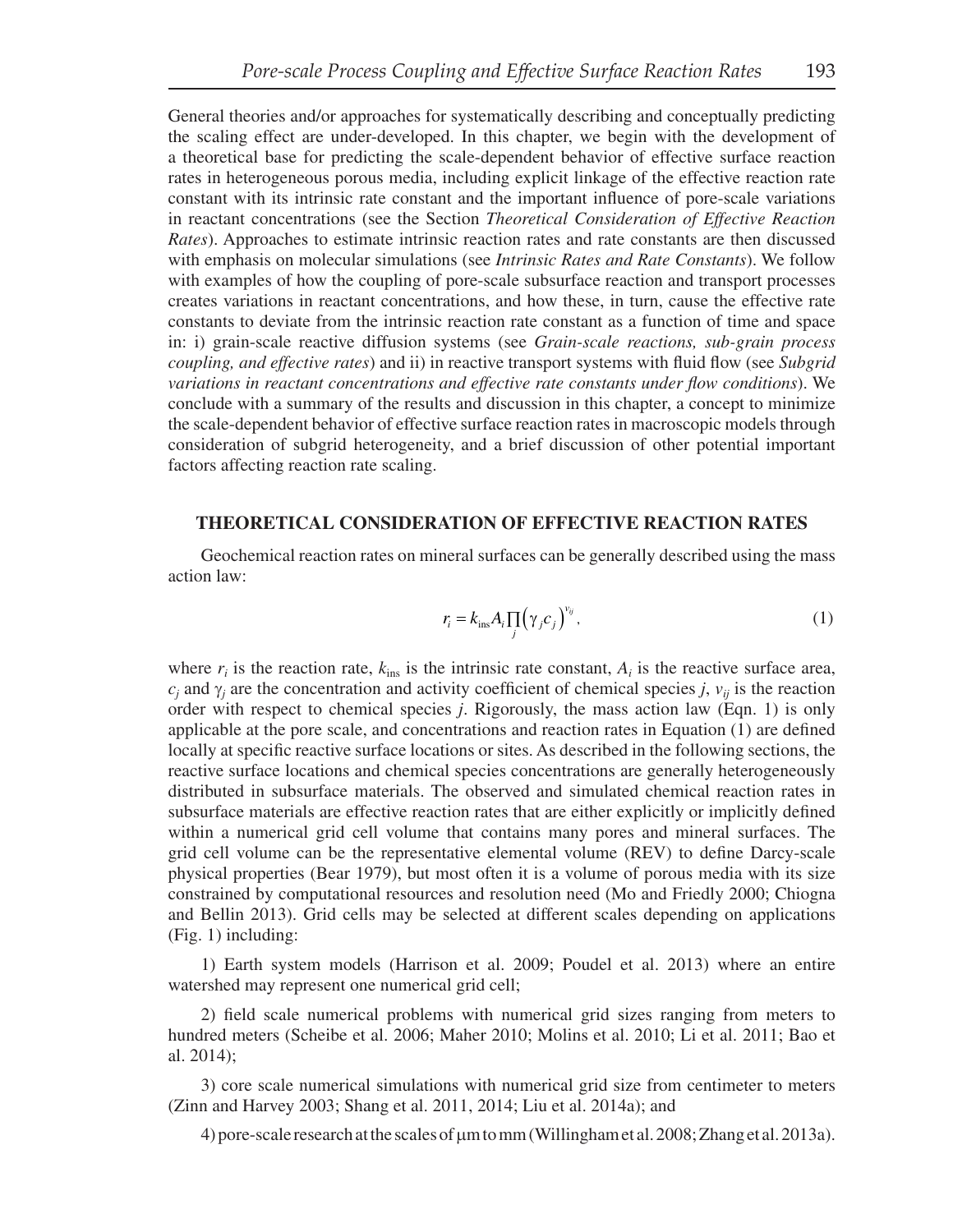

**Figure 1.** Schematic diagrams showing likely numerical grid scales for observations, experiments, and modeling.

Subgrid heterogeneity ranging from pore to large scales is a common feature of all these applications, indicating that Equation (1) is not directly applicable to describe effective reaction rates in heterogeneous subsurface materials.

To derive the effective reaction rate, Equation (1) is averaged over a porous medium volume  $(\Delta V)$  to yield:

$$
\overline{r_i} = k_{\text{ins}} \overline{A_i \prod_j (\gamma_j c_j)^{v_{ij}}},\tag{2}
$$

where the variables with a bar are the average variables over the pore space within  $\Delta V$ . Using the average variables, pore-scale variables in Equation (1) can be written as the follows:

$$
A_i = \overline{A_i} + A_i',\tag{3}
$$

$$
c_j = \overline{c_j} + c_j',\tag{4}
$$

$$
\gamma_j = \overline{\gamma_j} + \gamma_j',\tag{5}
$$

where  $A_i$ <sup>'</sup>,  $c_j$ <sup>'</sup>, and  $\gamma_j$ <sup>'</sup> are the deviations from their corresponding average values within  $\Delta V$ . Note that the average of  $A_i'$ ,  $c_j'$ , or  $\gamma_j'$  within  $\Delta V$  is zero. Replacing Equations (3–5) into Equation (2) yields:

$$
\overline{r_i} = k_{\text{ins}} \overline{A_i} \prod_j \left( \overline{\gamma_j} \overline{c_j} \right)^{\nu_{ij}} \left( 1 + \frac{A_i}{\overline{A_i}} \right) \prod_j \left( \left( 1 + \frac{\gamma_j}{\overline{\gamma_j}} \right) \left( 1 + \frac{c_j}{\overline{c_j}} \right) \right)^{\nu_{ij}}.
$$
\n(6)

In subsurface systems, the relative deviation of the activity coefficient from its average value is typically small (Lasaga 1979). However, the relative deviations of pore-scale reactive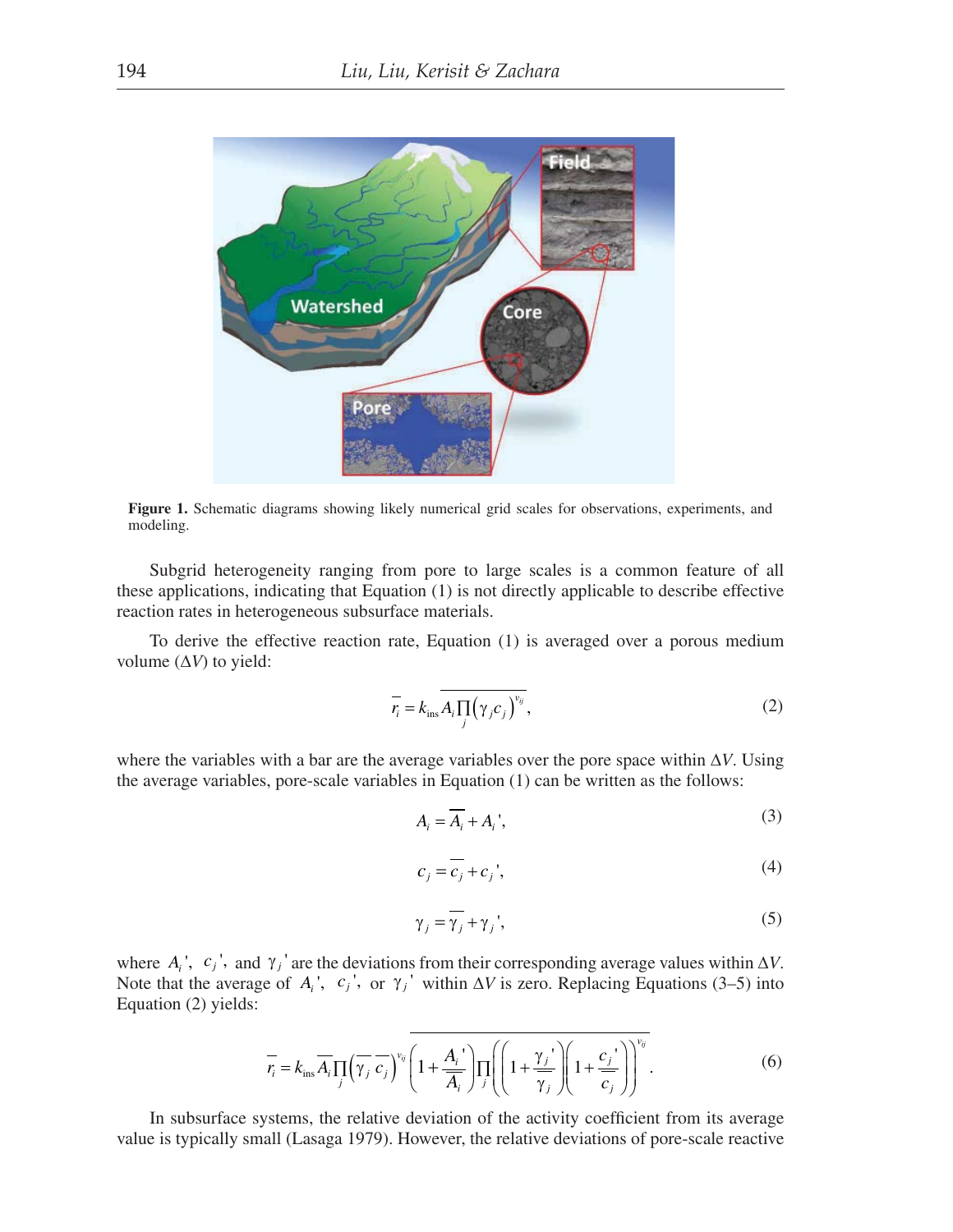surface area and chemical species concentrations from their average values within  $\Delta V$  can be significant in heterogeneous materials. Equation (6) reveals that the effective reaction rate defined for  $\Delta V$  is not only a function of average surface area and chemical species concentrations, but also depends on the pore-scale variations of these variables within  $\Delta V$ . The calculation of the pore-scale variations in Equation (6) requires detailed knowledge of pore structure, pore-scale chemical species concentrations, and reactive surface area or site concentration distributions. Such information is difficult to obtain in natural subsurface environments. Consequently, the pore-scale variations in Equation (6) are lumped into an effective rate constant:

$$
k_{\text{eff}} = k_{\text{ins}} \left( 1 + \frac{A_i^{\ \prime}}{\overline{A_i}} \right) \prod_j \left( \left( 1 + \frac{\gamma_j^{\ \prime}}{\overline{\gamma_j}} \right) \left( 1 + \frac{c_j^{\ \prime}}{\overline{c_j}} \right) \right)^{v_{ij}},\tag{7}
$$

and the effective reaction rate in  $\Delta V$  can be expressed using the average variables:

$$
\overline{r_i} = k_{\text{eff}} \overline{A_i} \prod_j \left( \overline{\gamma_j} \overline{c_j} \right)^{v_{ij}}.
$$
\n(8)

Equation (8) has the same form as Equation (1). However, the variables and rate parameters are different. Equation (8) equals Equation (1) if the spatial variability of all variables is minimal in  $\Delta V$ , such as in a well-mixed system. Well-mixed systems are rare, and consequently Equation (8) is generally different from Equation (1). However, Equation (8) is used interchangeably with Equation (1) in most subsurface reactive transport studies and simulations. In these cases, an effective rate constant must be used instead of the intrinsic rate constant.

The effective rate constant is influenced by the relative deviations of pore-scale concentrations from their average values within  $\Delta V$  (Eqn. 7). The relative deviation of reactive surface area depends on reactive mineral distribution and accessibility, as well as geochemical/ biogeochemical reactions that act on the surfaces and their potential to alter surface reactivity as reactions proceed. The concentrations of dissolved species will depend on not only surface reactions, but also transport processes that supply reactants at the pore scale and remove reaction products. Consequently, the effective rate constant  $(k<sub>eff</sub>)$  will be strongly affected by the coupling of reaction and transport, and will generally vary with space and time. Next we present several generic scenarios to demonstrate potential changes of  $k_{\text{eff}}$  from its intrinsic value. In sections that follow, we discuss reactive transport studies to derive effective rate constants in heterogeneous porous media.

#### **Well-mixed conditions**

Under well-mixed conditions, the spatial variations in dissolved species concentrations are negligible. Although reactive surface area or reactive surface site concentration can be spatially variable, the effective reaction rate constant is the same as the intrinsic reaction rate constant:

$$
k_{\text{eff}} = k_{\text{ins}} \left( 1 + \frac{A_i^{\ \prime}}{\overline{A_i}} \right) \prod_j \left( \left( 1 + \frac{\gamma_j^{\ \prime}}{\overline{\gamma}_j} \right) \left( 1 + \frac{c_j^{\ \prime}}{\overline{c}_j} \right) \right)^{\nu_{ij}} = k_{\text{ins}} \overline{\left( 1 + \frac{A_i^{\ \prime}}{\overline{A}_i} \right)} = k_{\text{ins}}.
$$
 (9)

#### **Mass transport limited conditions**

For the convenience of demonstration, we first consider a case with only one dissolved species limiting the rate of a surface reaction (i.e.,  $j = 1$  and  $v_{ij} = 1$  in Eqn. 1). Equation (7) can then be simplified after ignoring the pore-scale variation in activity coefficient: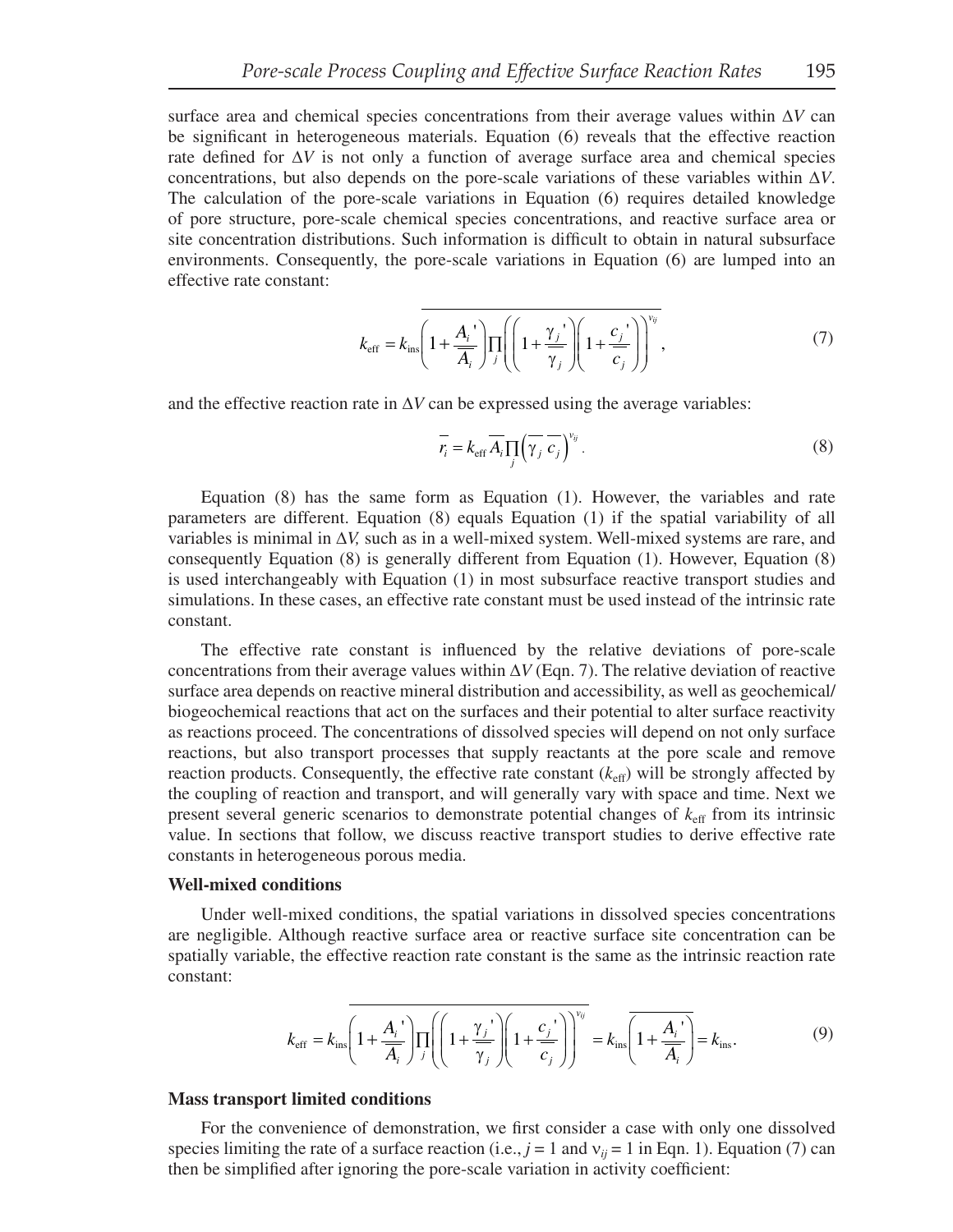$$
k_{\text{eff}} = k_{\text{ins}} \left( 1 + \frac{\overline{A'_i} \ c'_i}{\overline{A_i} \ \overline{c_i}} \right). \tag{10}
$$

The pore-scale distribution of reactive area (or site concentration) is often negatively correlated with that of dissolved reactant concentrations under mass transport limited conditions in porous media. For example, finer-grained materials typically have a higher surface area and more reactive sites. These finer materials can form lenses, aggregates, coatings, or spots, which are less accessible to advective fluid due to the limitation of local hydraulic conductivity or pore connectivity. Consequently these regions may have lower concentrations of dissolved reactants supplied through fluid flow. Under this condition, Equation (10) predicts a lower  $k_{\text{eff}}$ than *k*ins, because the second term on the right hand site of Equation (10) is a negative value. With increasing size of  $\Delta V$ , large scale hydraulic heterogeneity, such as macroscopic flow channels, can affect the spatial distributions of reactants. This may further increase the range of dissolved reactant concentrations within  $\Delta V$ , and thus increase the negative magnitude of the second term on the right hand side of Equation (10). The net result is that the effective rate constant decreases with increasing scale (domain I in Fig. 2). Equation (10), however, also predicts an alternative scenario when the variations in reactive surface site and dissolved reactant concentration are positively correlated. When this happens,  $k_{\text{eff}}$  will be larger than  $k_{\text{ins}}$ (domain II in Fig. 2). This scenario requires that more reactive sites reside at locations where dissolved reactants are rapidly supplied.



**Figure 2.** Effective rate constant as a function of numerical grid volume in heterogeneous porous media. Under well-mixed conditions,  $k_{\text{eff}} = k_{\text{ins}}$ . Under mass transfer limited conditions,  $k_{\text{eff}}$  can be smaller (domain I) or larger than  $k_{ins}$  (domain II).

More complex scenarios can develop when two or more chemical reactants limit the rate of a surface reaction, or when a reaction is not first order with respect to a reactant. For example, when a second-order rate expression is considered with respect to dissolved species *j*  $(i.e., j = 1, v_{ij} = 2 \text{ in Eqn. 1}), \text{ then}$ 

$$
k_{\text{eff}} \quad k_{\text{ins}} \left( 1 + \overline{\left( \frac{c'_l}{\overline{c}_l} \right)^2} + 2 \frac{\overline{A'_i} \overline{c'_l}}{\overline{A}_i} + \frac{\overline{A'_i} \left( \frac{c'_l}{\overline{c}_l} \right)^2}{\overline{A}_i} \right) \tag{11}
$$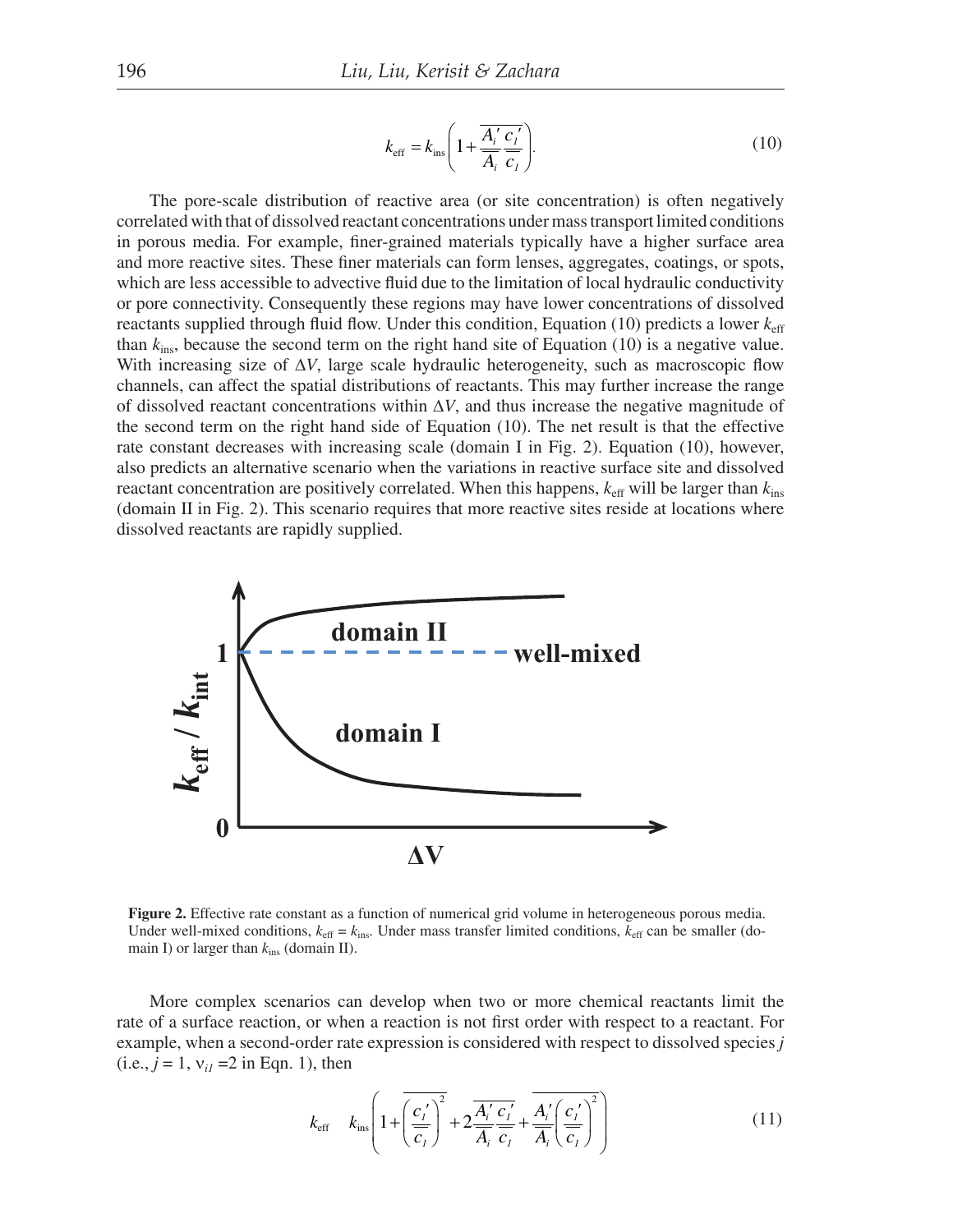The bracketed value in Equation (11) not only depends on the pore-scale correlation between the variations in reactive surface site and dissolved reactant concentrations, but also on the relative strength of the self-correlation for variations in reactant concentration. A large, self-correlation in the variations of dissolved reactant concentration can decrease the effect of the negative correlation between dissolved species and reactive surface site concentrations, leading to less scale-dependent behavior. Similar complex scenarios can exist for reactions involving multiple reactants. For these cases, the effective rate constants in Figure 2 may not uniformly decrease or increase as scale increases.

### **INTRINSIC RATES AND RATE CONSTANTS**

The effective rate constant is proportional to the intrinsic rate constant (Eqn. 7). Wellmixed experimental systems such as batch and stirred flow-cell reactors are often used to characterize reaction mechanisms and to estimate intrinsic rate constants that are independent of transport processes. Recently, molecular-scale simulations have been used to estimate kinetic rates and intrinsic rate constants. In this section, the most commonly used molecular simulation methods to calculate reaction rates are briefly described. The application of these methods for determining molecular-scale rates and rate constants of surface reactions are then discussed using several surface reaction examples.

### **Approaches to calculate molecular-scale reaction rates**

Molecular dynamics (MD) is a powerful technique to study the molecular-scale behavior of geochemical systems (Stack et al. 2013). However, because the integration time step in MD simulations is constrained by the timescale for molecular vibrations that is usually on the order of 1 femtosecond, the simulated time that can be achieved routinely with MD simulations is limited to tens to hundreds of nanoseconds. Therefore, a range of techniques, referred to as rare-event techniques hereafter, have emerged with the goal of extending the timescale of MD simulations to investigate kinetic progress with rates that are lower than those manageable with standard MD algorithms. Examples of rare-event methods include transition path sampling (Dellago et al. 1998), metadynamics (Laio and Parrinello 2002), and reactive flux (Chandler 1987). A frequent application of the reactive flux approach to geochemically relevant systems is the study of water exchange reactions around aqueous ions (Rey and Guardia 1992; Rey and Hynes 1996a,b; Spångberg et al. 2003; Kerisit and Parker 2004b; Loeffler et al. 2006; Rustad and Stack 2006; Stack and Rustad 2007; Kerisit and Rosso 2009; Dang and Annapureddy 2013; Kerisit and Liu 2013). This same approach was subsequently applied to quantify the rates of surface complexation of aqueous ions on mineral surfaces (Kerisit and Parker 2004b) and eventually to look at attachment and detachment reactions at kink sites to simulate the elementary steps of mineral dissolution and growth (Stack et al. 2012).

In the reactive flux approach, the reaction rate is written as the product of the transition state rate constant,  $k^{\text{TST}}$ , and the transmission coefficient,  $\kappa$ . The former corresponds to the rate at which the system reaches the transition state and is defined as

$$
k^{\text{TST}} = \sqrt{\frac{k_{\text{B}}T}{2\pi\mu}} \frac{\delta^{*2} \exp[-\beta W(\delta^*)]}{\int_0^{8\pi} \delta^2 \exp[-\beta W(\delta)] d\delta},\tag{12}
$$

where  $\mu$  is the reduced mass of the atoms involved in the reaction,  $\beta$  is  $1/k_BT$  where  $k_B$  is the Boltzmann constant and *T* is the temperature,  $\delta$  is the reaction coordinate,  $\delta^*$  is the value of the reaction coordinate at the transition state, and  $W(\delta)$  is the free energy of the system at  $\delta$ , which can be obtained using a number of techniques, including the potential of mean force approach (PMF). In the PMF approach, separate MD simulations are performed with the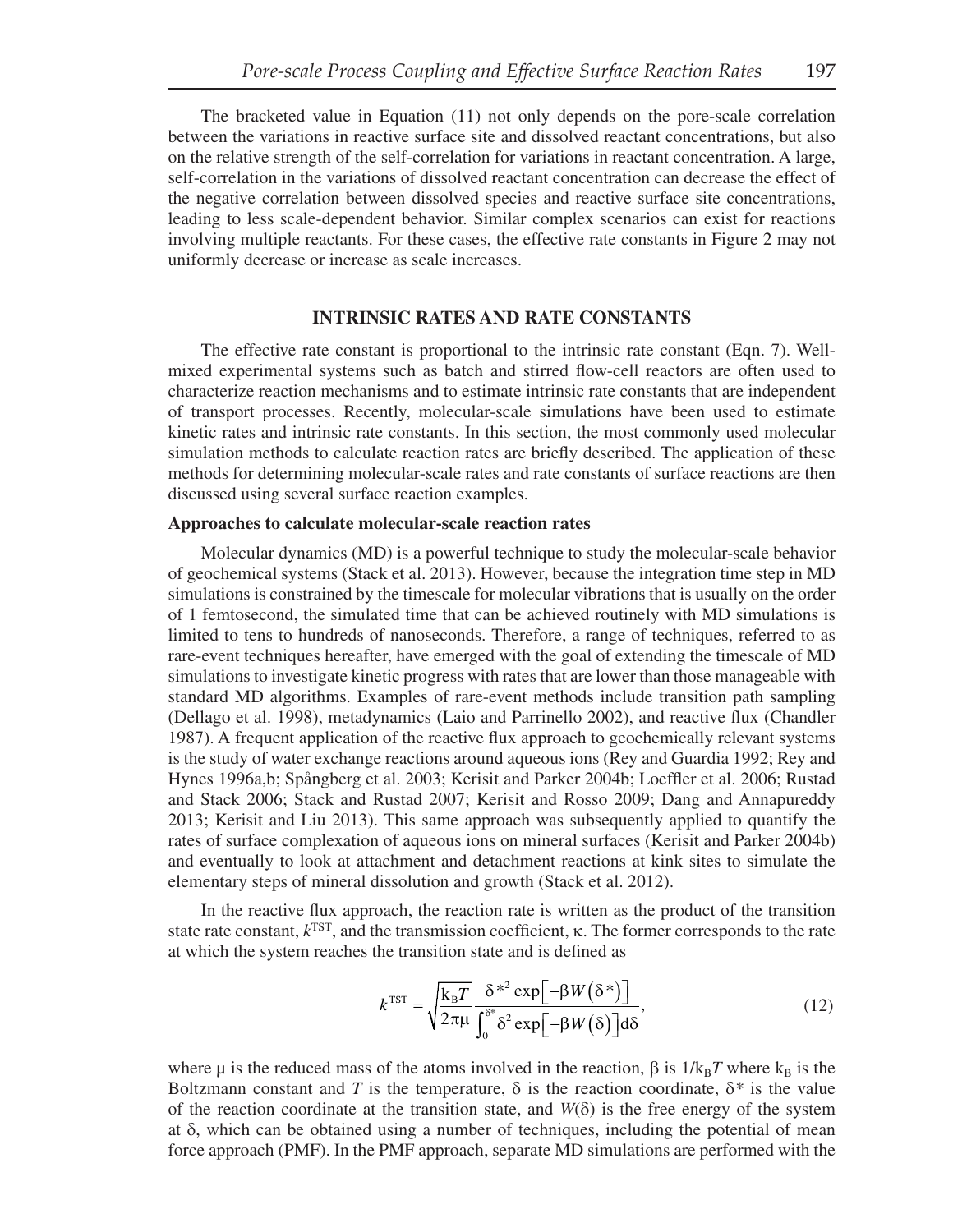system constrained at specific values of  $\delta$ , and the mean force along the reaction coordinate is integrated to obtain  $W(\delta)$ . The transmission coefficient accounts for the departure from ideal transition state behavior due to barrier re-crossing (i.e., not all trajectories that reach the transition state are successful transitions between the reactants and products free energy wells) and is determined from the plateau value of the normalized reactive flux, which can be computed as

$$
\kappa(t) = \frac{\langle \dot{\delta}(0)\theta[\delta(t) - \delta^*] \rangle_c}{\langle \dot{\delta}(0)\theta[\dot{\delta}(0)] \rangle_c},
$$
\n(13)

where  $\theta[x]$  is the Heaviside function, which is 1 if *x* is larger than 0 and 0 otherwise, and  $\delta(0)$ is the initial velocity along the reaction coordinate. The subscript 'c' denotes that the initial configurations are generated in the constrained reaction coordinate ensemble. The reactive flux is usually computed by running a large number of short trajectories forward and backward in time from initial configurations constrained at the transition state.

#### **Molecular-scale rates of uranyl sorption reactions at mineral surface sites**

Molecular simulation techniques have been used to study uranyl sorption at mineral surfaces (Kremleva et al. 2010; Geckeis et al. 2013). Mineral surfaces have included silica (Greathouse et al. 2002; Patsahan and Holovko 2007; Boily and Rosso 2011), alumina (Moskaleva et al. 2004; Glezakou and deJong 2011; Tan et al. 2013), iron and titanium oxides (Steele et al. 2002; Perron et al. 2006a,b, 2008 ; Drot et al. 2007; Sherman et al. 2008; Roques et al. 2009; Skomurski et al. 2011; Pan et al. 2012; Sebbari et al. 2012) , phyllosilicates (Zaidan et al. 2003; Greathouse and Cygan 2005, 2006; Greathouse et al. 2005; Kremleva et al. 2008, 2011, 2012; Veilly et al. 2008; Hattori et al. 2009; Martorell et al. 2010; Lectez et al. 2012; Liu et al. 2013b; Yang and Zaoui 2013a,b; Teich-McGoldrick et al. 2014); feldspars (Kerisit and Liu 2012, 2014), and carbonates (Doudou et al. 2012). The majority of these studies focused on energy minimizations of adsorbed uranyl complexes at various mineral surfaces. As a whole, they have shown that significant variations exist in surface complex configurations and binding energies for different surfaces and sites of a given mineral. Although adsorption rates were not calculated in most cases, this body of work strongly suggests that molecularscale heterogeneities should influence the adsorption/desorption rates of uranyl for a given mineral. For example, static density functional theory (DFT) calculations of uranyl surface complexation on the basal and edge surfaces of kaolinite  $(A_2Si_2O_5(OH)_4)$  (Kremleva et al. 2008, 2011; Martorell et al. 2010) revealed significant differences between the tetrahedral Si layer and the octahedral Al layer, as well as a wide range of binding energies on different sites om the (010) edge surface. Similar conclusions were drawn from simulations of uranyl surface complexation on pyrophyllite  $(Al_2Si_4O_{10}(OH_2))$  edge surfaces (Kremleva et al. 2012), where it was concluded that multiple adsorbed complexes likely exist on any given surface, and that different edge surfaces exhibit different preferred surface complex coordination environments.

A small subset of these studies investigated the kinetics of uranyl sorption. For example, MD simulations by Boily and Rosso (2011) using PMF calculations showed significantly different barrier heights for uranyl adsorption/desorption on three quartz  $(\alpha$ -SiO<sub>2</sub>) surfaces, providing further evidence that sorption rates are heterogeneous at the molecular scale even for a given mineral. MD simulations of uranyl sorption on the most stable surfaces of orthoclase  $(KAISi<sub>3</sub>O<sub>8</sub> - \text{tecosilicate})$  and kaolinite (phyllosilicate) (Kerisit and Liu 2012, 2014) revealed large quantitative differences in the free energy barriers for adsorption/desorption as well as in the affinity of uranyl for these two types of silicate minerals. The formation of uranyl carbonate complexes affected desorption free energy barriers on the two minerals to different extents, indicating that variations among mineral phases can be compounded by solution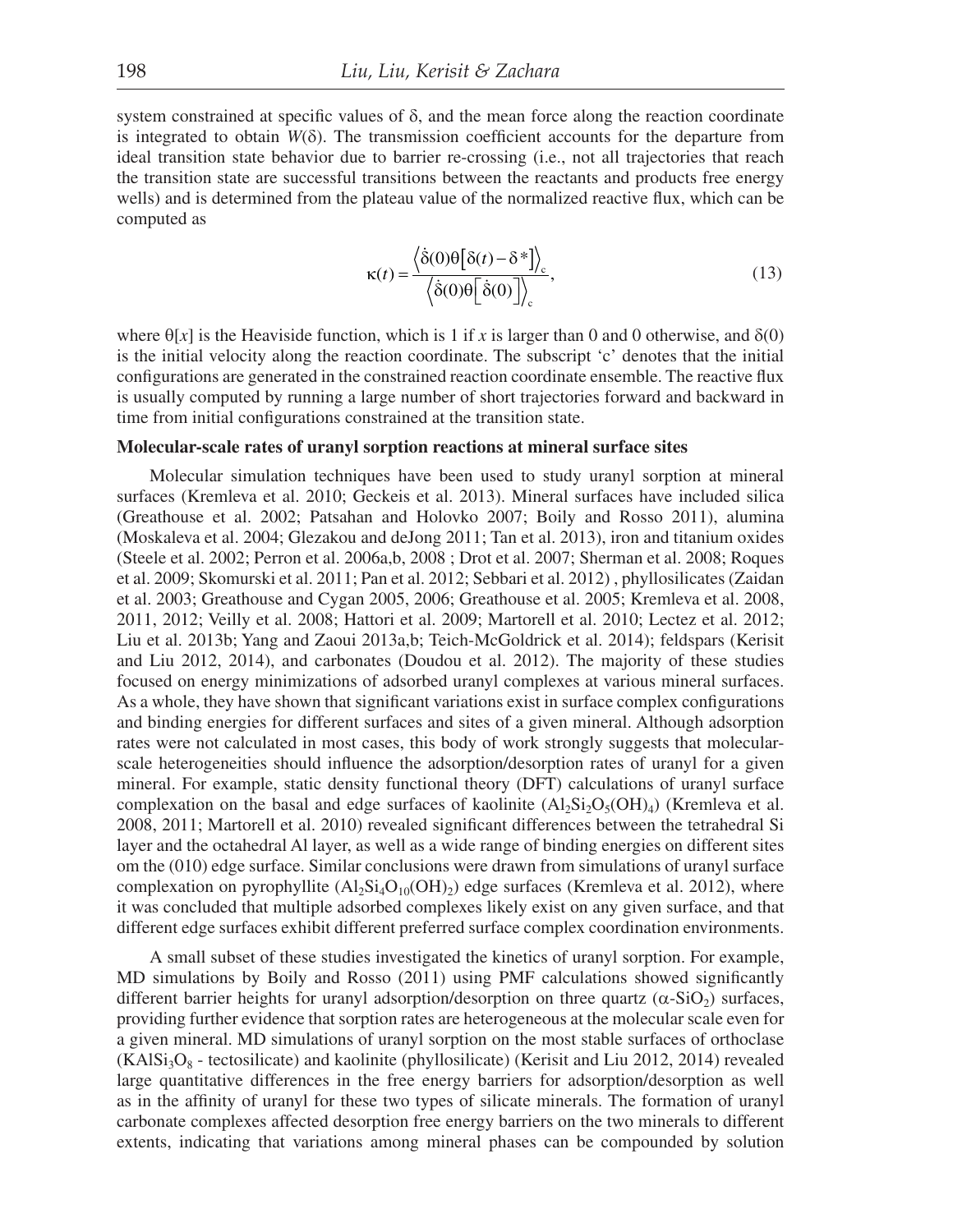conditions that impact aqueous speciation. Desorption rates of adsorbed uranyl orthoclase were calculated to be on the order of  $10^6$  hr<sup>-1</sup> (Kerisit and Liu 2012), a rate several orders of magnitude faster than the grain-scale rate constant (Liu et al. 2013a).

### **Molecular-scale rates of elementary mechanisms of mineral growth and dissolution**

Initial applications of rare-event techniques such as reactive flux to calculate molecularscale rates of mechanisms relevant to mineral growth and dissolution focused on adsorption of ions on ideal, planar surfaces (i.e., formation of adatoms) (Piana et al. 2006; Kerisit and Parker 2004a,b). For example, adsorption of alkaline-earth cations on the {1014} calcite surface was found to be very fast  $({\sim}10^8 \text{ s}^{-1})$  and desorption was calculated to be only marginally slower  $({\sim}10^{6}-10^{7} s^{1})$  (Kerisit and Parker 2004b), demonstrating the presence of labile species on flat surfaces. The exact values of these rates as well as the extent of the driving force for adsorption is dependent on the details of the force-field parameters (Raiteri and Gale 2010). Similar free-energy barriers for adsorption/desorption were obtained by Piana et al. (2006) for Ba<sup>2+</sup> on a pure, flat {001} barite (BaSO<sub>4</sub>) surface. In contrast, detachment rates of Ba<sup>2+</sup> from a step edge on the same surface were determined by Stack et al. (2012) to be much slower  $({\sim}10^4 \text{ s}^{-1})$ . Therefore, orders of magnitude differences in adsorption and desorption rates can exist between different sites and surface structures on the same mineral surface.

The work of Piana et al. (2006) on  $Ba^{2+}$  sorption on three barite surfaces also demonstrated that the free-energy barrier for adsorption is strongly surface specific and can be significantly reduced by the presence of anions adsorbed on the surface, indicating that the sequence of sorption events plays an important role in determining the overall reaction rate. MD simulations of  $Ca^{2+}$  and  $CO_3^2$  dissolution from calcite surfaces also resulted in free-energy barriers that were heavily surface specific (Spagnoli et al. 2006). In addition, detailed rare-event simulations of  $Ba^{2+}$  attachment and detachment to/from a stepped surface by Stack et al. (2012) highlighted that, even for this seemingly simple surface reaction, multiple intermediates were involved with a wide range of transition rates between intermediates  $(10^4 \text{ to } 10^{10} \text{ s}^{-1})$ . Rareevent techniques have also improved understanding of mineral nucleation. For example, MD simulations demonstrated importance of precursor amorphous clusters in  $CaCO<sub>3</sub>$  homogenous nucleation by demonstrating the presence of small free energy barriers and favorable reaction free energies for the addition of  $CaCO<sub>3</sub>$  ion pairs to a growing nucleus (Tribello et al. 2009; Raiteri et al. 2010).

The studies described above made use of classical MD techniques due to the large size of the simulated systems. Another approach to computationally probe the rates of mineral growth and dissolution involves the use of small clusters that are treated quantum mechanically to represent surface sites and that can be immersed in a continuum dielectric model to simulate solvation effects. With this approach, potential energy surfaces can be obtained by progressively elongating bonds within the clusters to evaluate the energetics of mineral dissolution. Although the effects of the extended crystal structure are lost with this approach, it allows for the making/breaking of covalent bonds and investigating the effects of pH. In particular, this approach has been applied, for example, to study the dissolution of silicate minerals such as olivine (Morrow et al. 2010) and feldspar (Criscenti et al. 2005, 2006).

## **GRAIN-SCALE REACTIONS, SUB-GRAIN PROCESS COUPLING, AND EFFECTIVE RATES**

Subsurface materials contain microscopic pores and/or fractures within individual minerals, grains, and grain-aggregates (Anbeek 1993; Berkowitz and Scher 1998; Lee et al. 1998; White et al. 2001; Berkowitz 2002; Zachara et al. 2004; Liu et al. 2006; Luquot and Gouze 2009; Hay et al. 2011). These intra-granular porous domains have pore sizes ranging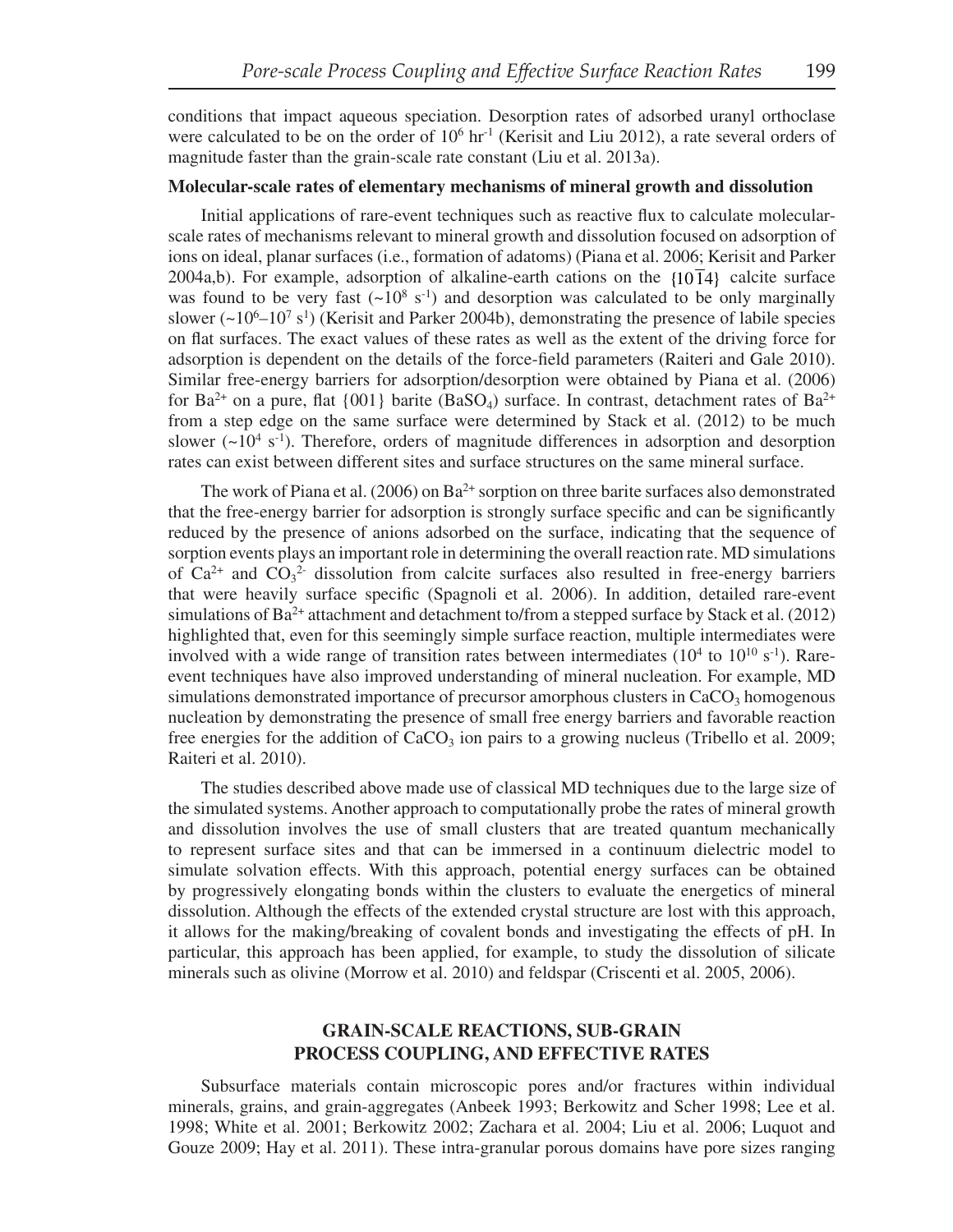from nanometers to tens of micrometers, and have a high interfacial surface area to pore volume ratio (Anbeek 1993; Hurlimann et al. 1994). Various geochemical reactions can occur in the intra-granular pore domains that affect bulk solution chemistry in external pore regions (Barber Ii et al. 1992; McGreavy et al. 1992; Anbeek 1993; Lee et al. 1998; Liu et al. 2006; McKinley et al. 2006, 2007). The transport in these intra-granular domains is dominated by diffusion that is strongly affected by pore connectivity (Ewing et al. 2012). Slow diffusion process allows intra-granular solutions to evolve close to mineral equilibrium that can deviate from that in bulk solutions. Geochemical reactions such as sorption/desorption (Ball and Roberts 1991; Qafoku et al. 2005; Liu et al. 2008; Ginn 2009) and mineral precipitation and dissolution (McGreavy et al. 1992; Lee et al. 1998; Anderson et al. 2002; Liu et al. 2006; McKinley et al. 2006, 2007; Pallud et al. 2010a) can occur in defiance of thermodynamic conditions in bulk solutions. The slow diffusion, on the other hand, decreases mass exchange rate with external pore waters, leading to non-ideal behavior of chemical transport even for non-reactive species (Beven and Germann 1982; Ball and Roberts 1991; Ewing et al. 2010, 2012; Hay et al. 2011).

Micromodel experimental systems have been used to evaluate the relationship between the intrinsic and effective rate constants (Zhang et al. 2013a; Liu et al. 2015). Micromodels can be fabricated to simulate the complex physical structure of natural sediment grains and grainaggregates. Figure 3 shows an example of micromodel systems. The four corner regions in the micromodel (Fig. 3) are composed of grain aggregates and intra-aggregate pores. Surrounded by the aggregates is a macropore domain where advection dominates. The micromodel system has been used to provide insights into the scale-dependent variation in the effective rate of uranyl desorption that is over 3–5 orders of magnitude slower than the intrinsic rate estimated from molecular simulations (Liu et al. 2013a). It has also been used to examine hematite reduction in heterogeneous media under flow conditions and to investigate the difference in effective rate constants between well-mixed and heterogeneous transport systems (Zhang et al. 2013a).

These examples display the importance of the coupling of transport and reaction at the pore-scale in controlling the grain-scale reaction rates. Accurate simulations of grain-scale reaction rates are, however, challenged by the difficulties in the estimation of effective reaction rates in both intra- and inter-granular domains (Liu et al. 2006; Zhang et al. 2013a). We now demonstrate how a pore-scale reactive diffusion model can be used to simulate the variability in reactant concentrations in intra-granular domains. The simulated concentrations are then



**Figure 3.** A micromodel system abstracted from imaging analysis of grain aggregates (4 corner regions) (from Zhang et al. 2013a).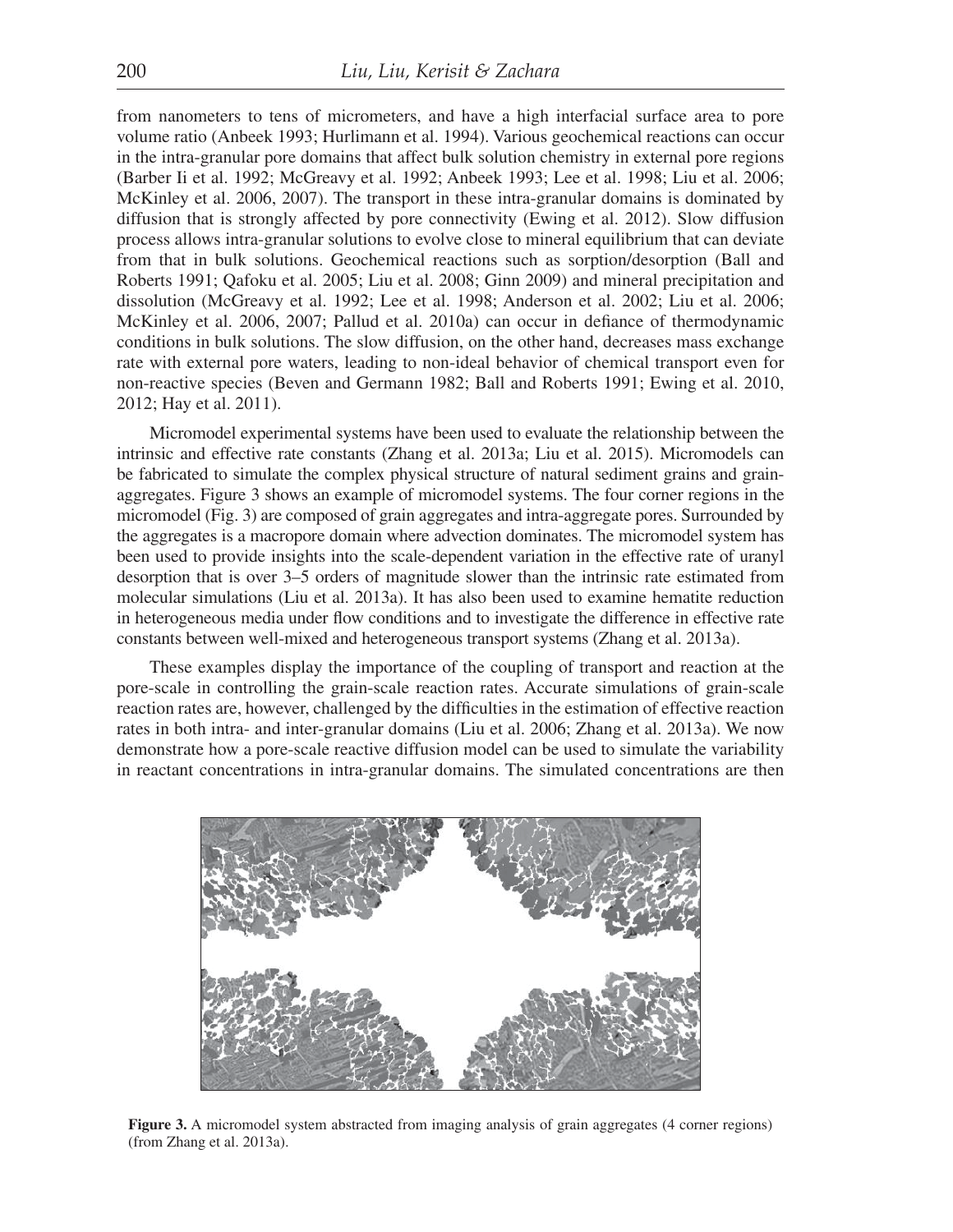used by Equation (7) to calculate effective rate constants for grain-scale reactive transport models. Grain-scale models based on mass transfer and diffusion will be compared to assess how different physical models influence the deviation between effective and intrinsic rate constants.

### **Pore-scale variability in reactant concentrations at the sub-grain scale**

The evolution of reactant concentrations in intra-granular domains can be described using a reactive diffusion equation:

$$
\frac{\partial c_j}{\partial t} = \nabla \cdot \left( D_j \nabla c_j \right) + \sum_{i=1}^{N_r} a_{ji} r_i, \quad j = 1, 2, \dots N,
$$
\n(14)

where  $D_i$  is the molecular diffusion coefficient of aqueous chemical species *j*,  $a_{ji}$  is the stoichiometric coefficient of species *j* in reaction *i*,  $N_r$  and  $N$  are the total numbers of kinetic reactions and species in the system, respectively, and the other variables are defined before for Equation (1). Various numerical approaches exist for solving the multi-species diffusion problem described by Equation (14) using implicit or explicit numerical scheme, or their combination (Yeh and Tripathi 1991; Press et al. 1992; Liu et al. 2011).

The reactive diffusion equation (Eqn. 14) was used to simulate pore-scale variations in reactive surface site and dissolved species concentrations during hematite reduction in the intra-granular pore spaces as shown in the four corner regions in the micromodel (Fig. 3). In this example, hematite is assumed to be uniformly distributed on all the pore surfaces (bottom and side walls) in both intra- and inter-granular domains in the micromodel. The experimental design, micromodel fabrication, and hematite deposition on the pore surfaces for this example have been detailed elsewhere (Zhang et al. 2013a). To initiate hematite reduction in the intragranular domain for the modeling purpose, reduced flavin mononucleotide  $(FMMH<sub>2</sub>)$  with a constant concentration (100  $\mu$ M) was provided in the external pore space (center white region in Fig. 3). FMNH<sub>2</sub> is a biogenic organic molecule capable of reducing iron oxides (Marsili et al. 2008; Shi et al. 2012). Driven by the concentration gradient, FMNH<sub>2</sub> diffuses into the intragranular domains where it reacts with hematite on pore surfaces. Hematite  $(Fe_2O_3)$  undergoes reductive dissolution to yield  $Fe(II)$  and FMN, which is an oxidized form of FMNH<sub>2</sub>. The kinetics of hematite reduction in a well-mixed system follows the rate expression (Liu et al. 2007; Shi et al. 2012; Zhang et al. 2013a):

$$
r = k_{\rm ins} c_{\rm Fe_{2}O_{3}} c_{\rm FMMH_{2}}.\tag{15}
$$

where  $c_{F<sub>eq03</sub>}$  is the pore-scale hematite concentration on the mineral surfaces ( $\mu$ M),  $c_{F<sub>NNH<sub>2</sub>}</sub>$  is the pore-scale aqueous concentration ( $\mu$ M), and  $k_{ins}$  is the rate constant at the pore-scale ( $\mu$ M<sup>-1</sup>h<sup>-1</sup>), which is equivalent to the intrinsic rate constant for this study (Eqn. 7). Equation (14) and Equation  $(15)$  were solved using the finite-volume method with a constant numerical node size of  $10 \times 10 \mu$ m<sup>2</sup>. The initial hematite concentration on each pore surface is 0.73  $\mu$ mol/cm<sup>2</sup> in the micromodel. The surface based hematite concentration was converted to volumetric concentration using a surface area of  $10 \times 28 \mu m^2$  for the side wall and  $10 \times 10 \mu m^2$  for the bottom surface wall.

The statistical distributions of  $FMMH<sub>2</sub>$  and residual hematite concentrations in the intraaggregate domains were calculated to vary with time (Fig. 4). Initially,  $FMMH<sub>2</sub>$  concentrations were zero at all diffusion nodes (Fig. 4A). Initial hematite concentration was one of five possible values after normalizing to local pore node volume (5 red bars in Fig. 4B), a consequence of the fact that each pore node can contain 1 bottom pore wall, and additional zero to four side walls of hematite depending on the topology of water-grain interfaces in a grid node. The corresponding five possible hematite concentrations were  $0.26, 0.99, 1.72, 2.45$ ,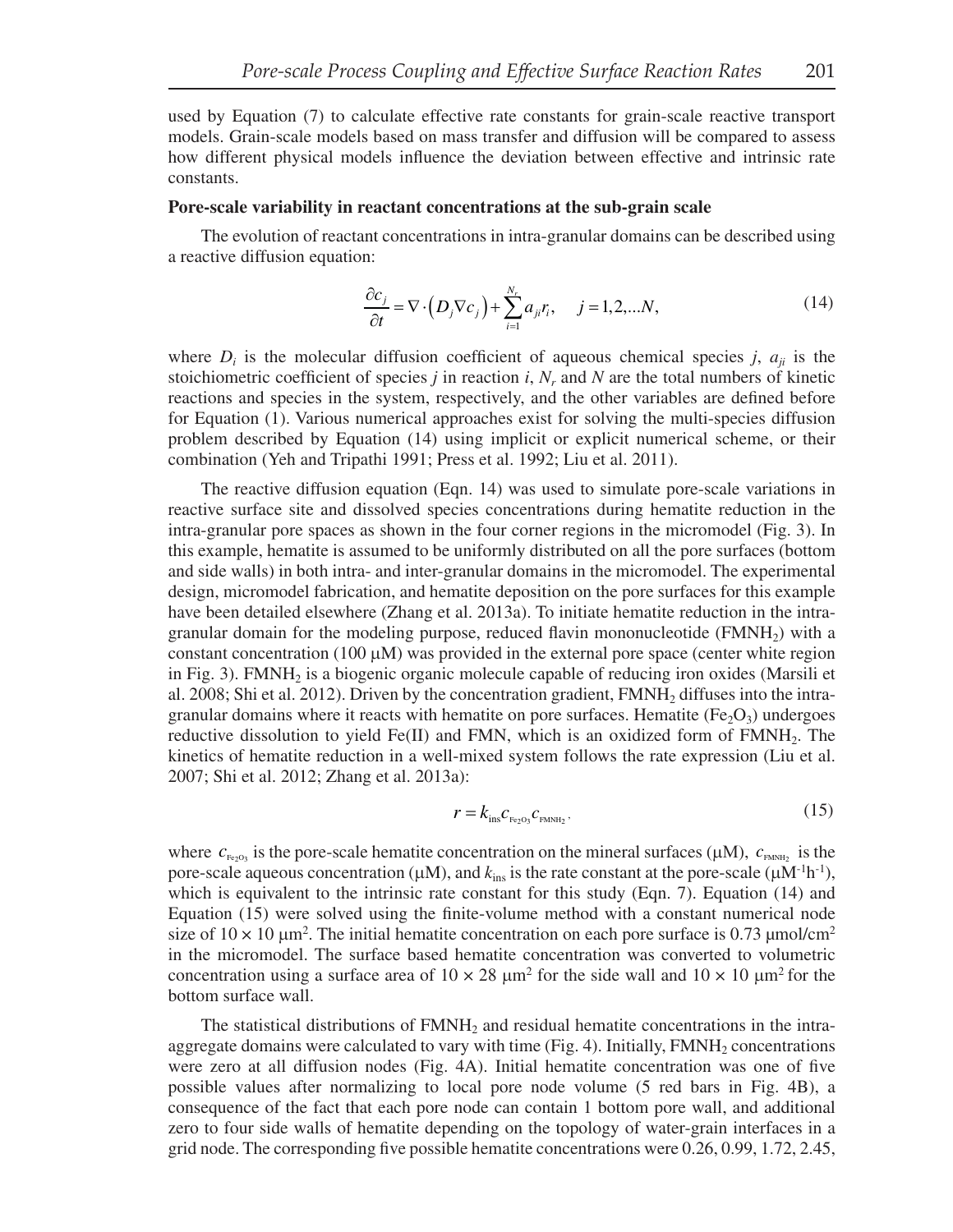

**Figure 4.** A) Pore-scale FMNH<sub>2</sub> concentrations in the intra-granular domain, and B) residual hematite concentrations in the intra-granular domain. Dash lines are the average concentrations. A red line denotes the results at time zero, and the blue line denotes the results after 23 hours of coupled FMNH<sub>2</sub> diffusion and hematite reduction.

and 3.18 M. The high molar concentration of hematite resulted from a high surface to pore volume ratio at the pore-scale. After 23 hours of  $FMMH<sub>2</sub>$  diffusion and hematite reduction, the FMNH<sub>2</sub> concentration distribution shifted toward higher concentrations (Fig. 4A), while the hematite concentration distribution shifted toward lower concentration (Fig. 4B). The hematite concentrations in nodes with four side pore walls did not change, because those nodes were not connected to external pore regions. Nodes with the larger decrease in hematite concentrations were those containing higher concentrations of FMNH<sub>2</sub>, which lead, in turn, to the negative correlation between hematite and  $FMM<sub>2</sub>$  concentrations at later times. This correlation affected the effective rate constant in the intra-granular domain as discussed in the next subsection.

### **Effective reaction rates and rate constants**

The intra-granular diffusion domain is often termed as the immobile domain and external pore regions where water flows is often termed as the mobile domain in hydrology. The mass transfer between mobile and immobile domains is often described using the first-order mass exchange equation (Brusseau et al. 1992; Haggerty and Gorelick 1995; Šimunek et al. 2003):

$$
\frac{\partial c_j^{\text{im}}}{\partial t} = k_{\text{m}} c_j^{\text{m}} - c_j^{\text{im}}),\tag{16}
$$

where  $c_j^{\text{im}}$  is the average concentration of species *j* in the immobile domain,  $c_j^{\text{m}}$  is the average concentration in the mobile domain, and  $k<sub>m</sub>$  is the mass transfer coefficient. In this model, the spatial change in species concentrations in the immobile domain is no longer considered. Using this model to include reactions in the immobile domain, Equation (16) becomes:

$$
\frac{\partial c_j^{\text{im}}}{\partial t} = k_{\text{m}}(c_j^{\text{m}} - c_j^{\text{im}}) + \sum_{i=1}^{Nr} a_{ji} r_i^{\text{im}}.
$$
\n(17)

where  $r_i^{\text{im}}$  is the average rate of reaction *i* in the immobile domain. Using terminology for Equation (7), the reaction rate in Equation (17) can be expressed as the follows for the case of hematite reduction in the micromodel (Fig. 4),

$$
r_i^{\text{im}} = \overline{r_i} = k_{\text{eff}} \overline{c_{\text{Fe}_2\text{O}_3}} \overline{c_{\text{FMMH}_2}}.
$$
 (18)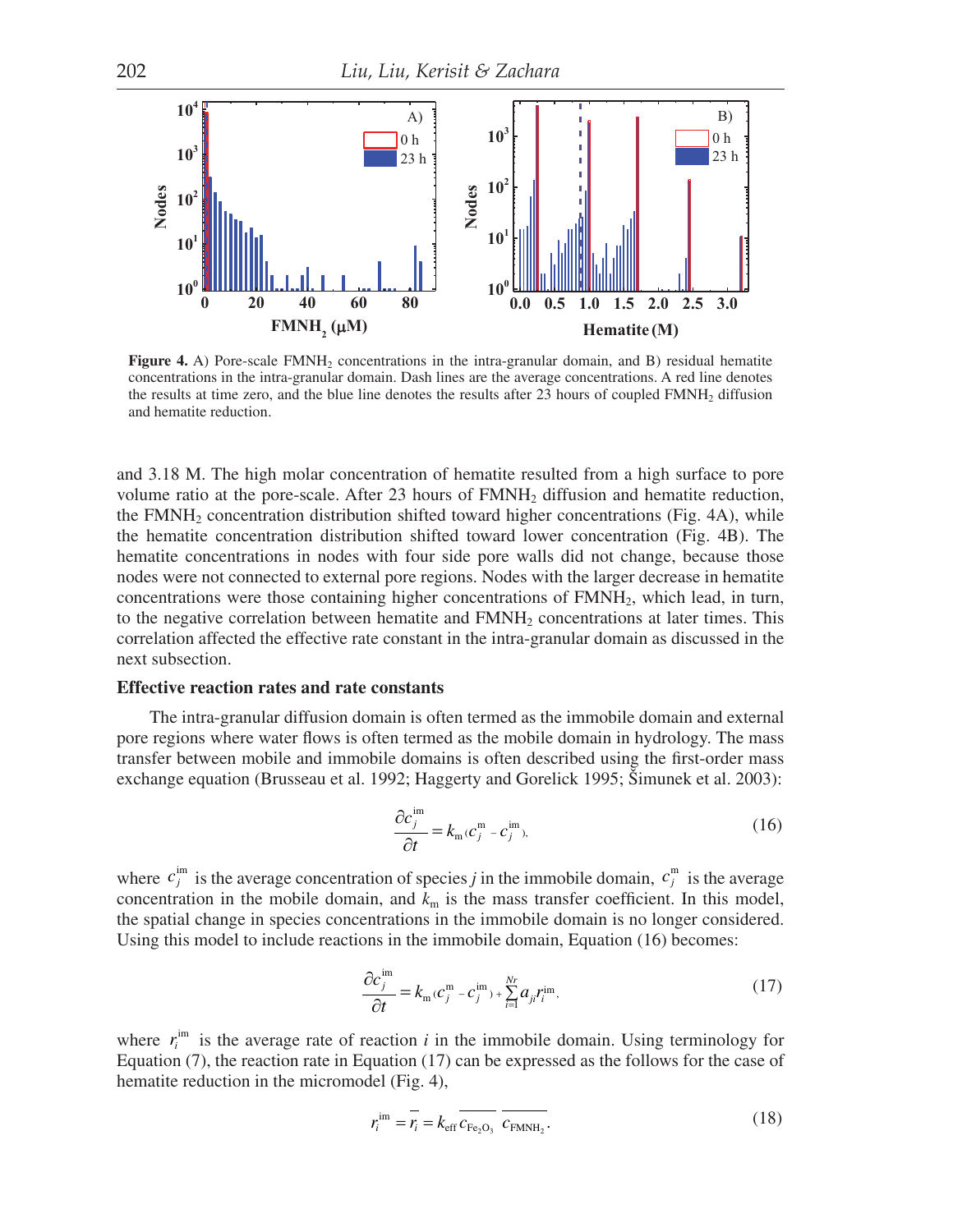From Equation (7), we have

$$
\frac{k_{\text{eff}}}{k_{\text{ins}}} = 1 + \frac{\left(c_{\text{Fe}_2\text{O}_3} - \overline{c_{\text{Fe}_2\text{O}_3}}\right)\left(c_{\text{FMMH}_2} - \overline{c_{\text{FMMH}_2}}\right)}{\overline{c_{\text{Fe}_2\text{O}_3}} \ \overline{c_{\text{FMMH}_2}}}. \tag{19}
$$

 The ratio of the effective rate constant to intrinsic rate constant can be calculated using the pore-scale concentration results in Figure 4. The calculated effective rate constant (Fig. 5) was lower than the intrinsic rate constant and decreased with increasing time. This was because residual hematite concentration was increasingly negatively correlated with the FMNH<sub>2</sub> concentration distribution in the diffusion domain as hematite reductively dissolved. Note that the simulation was only run for 23 hours in this case, and the effective rate constant is expected to further decrease with time, before it eventually increases back to 1 when all hematite is reduced and dissolves.



Figure 5. Deviation of effective hematite-reduction rate constant from the intrinsic value in the intragranular domain. Solid line showing the effective rate constant for the entire intra-granular domain; dashed lines are the effective rate constants for three numerical nodes within the intra-granular domain.

 Diffusion models, such as one-dimensional slab or spherical diffusion models (Crank 1975; Ball and Roberts 1991) represent an alternative approach to describe intra-granular reactions and mass exchange with the mobile domain:

$$
\frac{\partial c_j^{\text{im}}}{\partial t} = \nabla \cdot \left( D_a \nabla c_j^{\text{im}} \right) + \sum_{i=1}^{Nr} a_{ji} r_i^{\text{im}}.
$$
\n(20)

where  $D_a$  is the effective diffusivity. The diffusion model is macroscopic without considering details in pore structure and connectivity in the intra-granular domain. However, Figure 6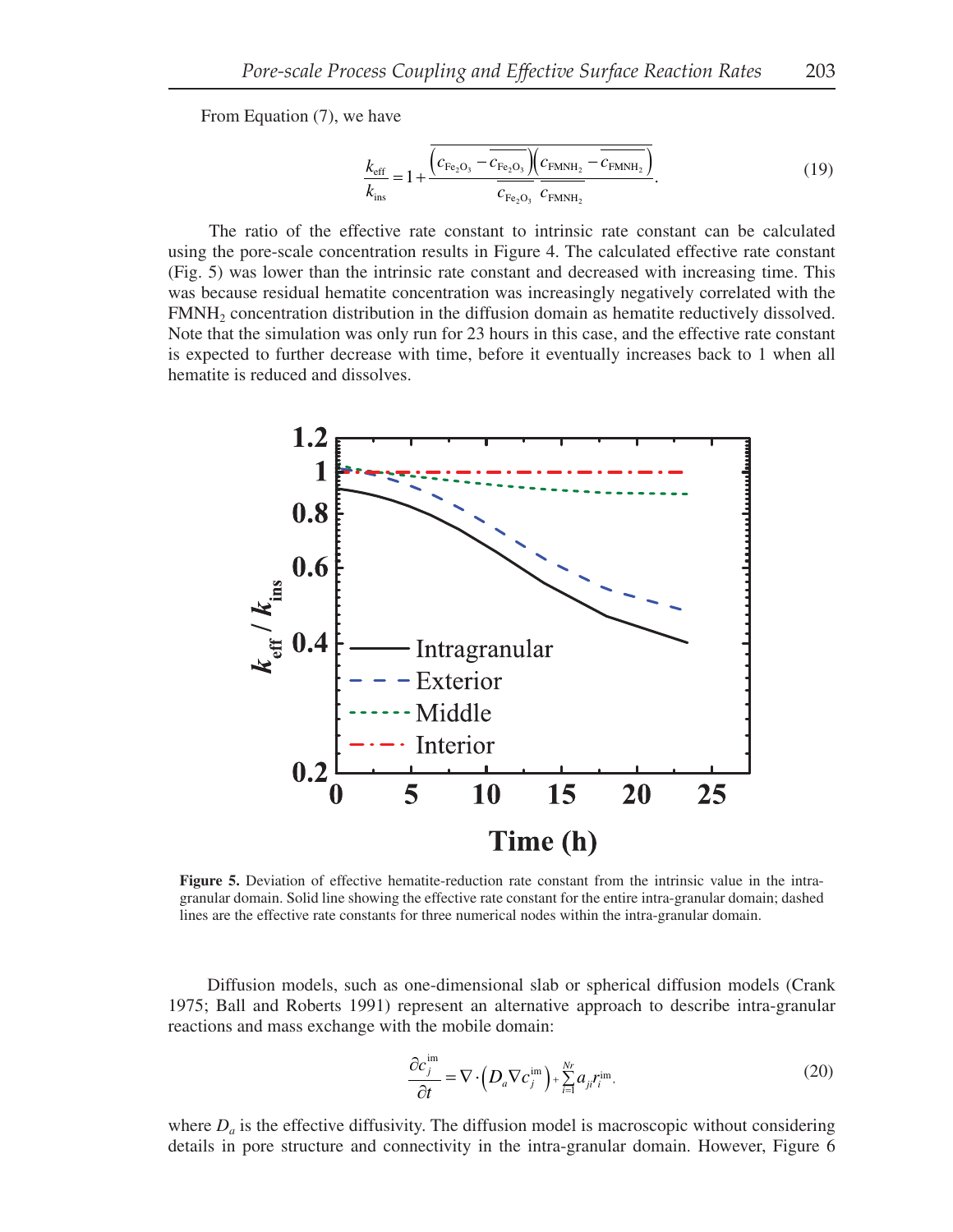shows that the effective reaction rate constants become closer to the intrinsic rate constant using the diffusion model. In this specific case, a slab reactive diffusion model was used, and the intra-granular macroscopic diffusion domain was divided into 3 numerical nodes (exterior, which is close to external pore space; interior, which is the farthest from external pore space; and middle, which is between exterior and interior nodes). The effective reaction rate constant in each node was calculated using the simulated pore-scale concentrations of  $FMMH<sub>2</sub>$  and residual hematite within a specific numerical node. The calculated effective reaction rate constants still deviate from the intrinsic value in each numerical node with a largest deviation observed in the exterior node (Fig. 5). The deviation correlates with the concentration change that was the greatest in the exterior node. It is expected that the effective rate constant in each node will become closer to the intrinsic rate constant when more numerical nodes are used. However, complete elimination of the deviation between the effective and intrinsic rate constants cannot be achieved regardless of the number of numerical nodes used in discretizing Equation 20, because of the macroscopic nature of the grain-scale diffusion model.

 The effective rate constant also changed with numerical grid size when a macroscopic model is used to describe the reaction in the intra-granular domain (Fig. 6). Figure 6 only shows the results for two types of grain-scale grid node sizes:

1) the intra-granular domain was divided into 3 numerical nodes (grid node size = 700 mm, subgrain scale), and

2) the intra-granular domain was treated as one numerical grid node (grid node size = 2000 mm, grain scale) in corresponding to the results in Figure 5.

The effective rate constant generally decreased with increasing grid size (Fig. 6); however, its value varied significantly at each grid size scale, reflecting spatial and temporal changes in pore-scale concentrations of reactants and their correlation (Fig. 4). The effective rate constants in Figure 6 were calculated using the pore-scale concentrations at time 5, 15, and 23 hours of FMNH2 diffusion and hematite reduction. It is expected to have a wider range of effective rate constant distribution when other time results are also included.



Figure 6. Effective hematite-reduction rate constant as a function of numerical grid node size at three different observation times (5, 15, and 23 h) after hematite reduction.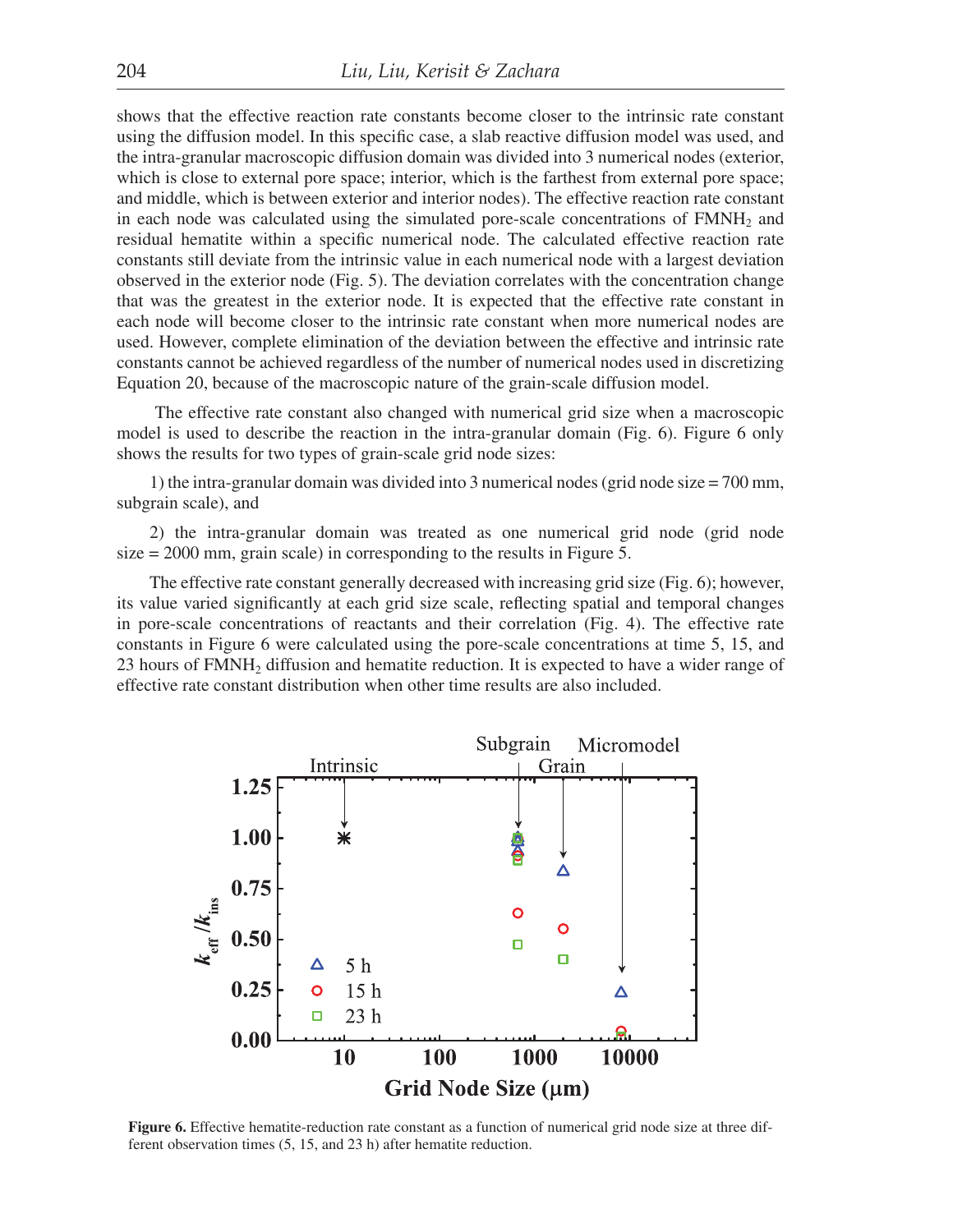# **SUBGRID VARIATIONS IN REACTANT CONCENTRATIONS AND EFFECTIVE RATE CONSTANTS UNDER FLOW CONDITIONS**

 Subsurface materials are heterogeneous in many ways (Fig. 1) in addition to intragranular complexity in pore structure and reactivity (Figs. 3 and 4). A numerical grid system used for simulating large scale reactive transport typically contains heterogeneity in both intraand inter-granular domains within individual grid nodes. This heterogeneity is referred to as subgrid heterogeneity, which has been attributed to 5–7 orders of magnitude decrease in the effective rate of  $U(VI)$  desorption in sediments from the molecular to field scales (Liu et al. 2013a, 2014a; Ma et al. 2014), and four orders of magnitude decrease for microbial reduction of uranium from laboratory to field systems (Bao et al. 2014). Here the micromodel system (Fig. 3) was used again to demonstrate how to:

1) calculate the variations in reactant concentrations in systems with subgrid heterogeneity, and

2) use the calculated results to estimate effective rate constant as a function of space and time.

Macroscopic reactive transport models with and without considering subgrid heterogeneity are compared to evaluate their effect on the estimated effective rate constants.

### Pore-scale concentration variations under flow conditions

Simulations of pore-scale reactive transport under flow conditions require calculating fluid flow and chemical reactive transport. Fluid flow at the pore-scale can be generally described using the Navier–Stokes (N-S) equation (Bird et al. 2007).

$$
\frac{\partial \mathbf{u}}{\partial t} + \mathbf{u} \cdot \nabla \mathbf{u} = -g \nabla h + v \nabla^2 \mathbf{u} + \mathbf{g},\tag{21}
$$

where **u** is the velocity vector,  $g$  is the gravitational constant, **g** is the gravitational force, *h* is the pressure or water head, and v is the effective kinematic viscosity ( $v = \mu/\rho$ , where μ is the dynamic viscosity and  $\rho$  is the fluid density). The simulation of fluid flow using Equation (21) requires knowledge of the pore geometry. However, soil and sediment systems are heterogeneous, consisting of various sizes of pores, minerals, organic matter, and organisms, often exhibiting hierarchical structures spanning seven or more order of magnitude. Pore size distribution can be quantified to the nm scale by direct and indirect methods including mercury porosimetry and neutron scattering, but the important pore network is much more difficult to define, especially at scale of  $\lt 1\,\mu\text{m}$  (Ball et al. 1990; Hay et al. 2011). This creates a scenario that pore geometry for large pores can be spatially resolved, while that for small pores is below spatial resolution. The soil and sediment domains containing small pores will therefore have to be treated as porous media (mixed pores and solids with unknown pore geometry) in numerical discretization. This will prevent the direct application of Equation (21) to describe fluid flow in soils and sediments. An alternative model has recently been developed to describe fluid flow in mixed media containing both pores and porous domains (Yang et al. 2014). The model becomes N–S in the pore regions, and becomes a Darcy-law-based model for fluid flow in the porous domain.

When the fluid velocity field is specified, the reactive solute transport can be simulated using the pore-scale multi-species advection and diffusion equations coupled with reactions:

$$
\frac{\partial c_j}{\partial t} = \nabla \cdot (D_j \nabla c_j) - \mathbf{u} \cdot \nabla c_j + \sum_{i=1}^{N_r} a_{ji} r_i, j = 1, 2, \cdots N. \tag{22}
$$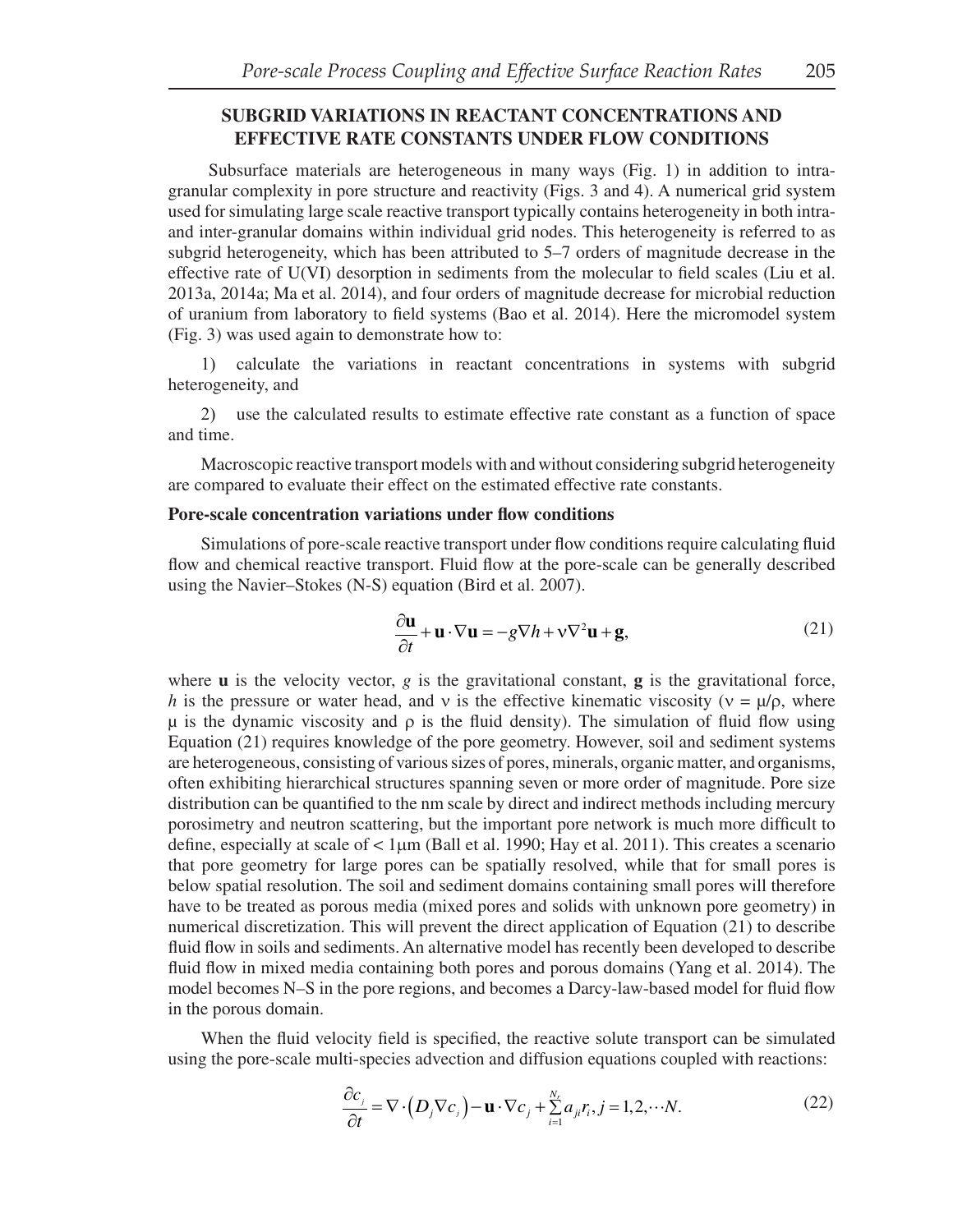Equations  $(21)$  and  $(22)$  were used to simulate fluid flow, hematite reduction, and reactive transport in the micromodel (Fig. 3) to calculate reactant variations with time. FMNH<sub>2</sub> (100  $\mu$ M) was injected from the left side of the micromodel with a constant flow rate  $(270 \mu L/h)$ . The injected FMNH2 reacts with hematite on pore surfaces in both inter- and intra-granular domains. Hematite was reduced and dissolved quickly in the advection domain (red region) as  $FMMH<sub>2</sub>$  carried by fluid from the left side reacted with the hematite on the bottom pore wall in the advection domain (Fig. 7). There were regions near the grain–grain contacts in the inter-granular pore domain (center up and bottom, Fig. 7), where hematite reduction was much slower than that in the advection domain. These regions mimic the wedge spaces or dead end pores created by grain-grain contacts in porous media. This slow reduction region is termed as the macropore diffusion domain, as the advection bypasses these regions (Zhang et al. 2013a; Liu et al. 2015).



**Figure 7.** Snapshots of pore-scale distributions of FMNH<sub>2</sub> (plot A) and residual hematite (plot B) concentrations in the micromodel after 23 hours of FMNH<sub>2</sub> injection and hematite reduction (From Liu et al. 2015).

The hematite-reduction front migrated from the advection domain to the macropore and intra-granular diffusion domains through FMNH2 diffusion. Figure 7 only shows one snapshot. The hematite-reduction fronts moved further into the diffusion domains with continual  $FMMH<sub>2</sub>$  injection. Eventually all hematite in the macropore diffusion domain was reduced. The reduction rate in the intra-granular domain was, however, much slower as discussed previously. Note that the initial  $FMMH<sub>2</sub>$  concentration was zero and initial hematite concentration was one of 5 possible values depending on topology of water–grain interfaces in the grid node. After 23 hours of reduction, the  $FMNH<sub>2</sub>$  concentration in most pores in the advection domain was equal to the FMNH<sub>2</sub> concentration in the injection solution (=  $100 \mu$ M); but its concentration was still zero in the interior of the intra-granular domain. The net result is a wide distribution of  $FMMH_2$  concentration (Fig. 8). The average concentration of  $FMMH_2$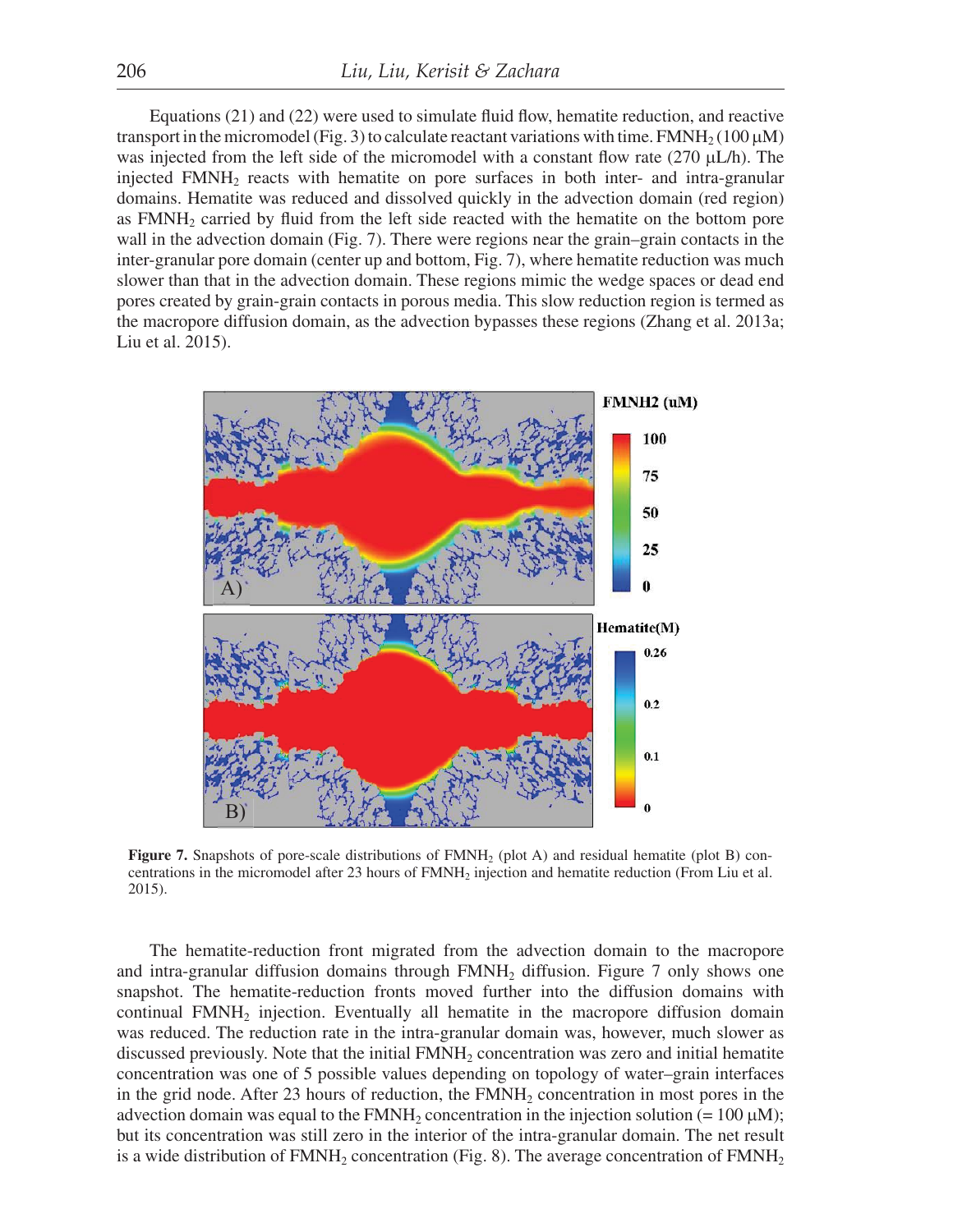increased in the micromodel, while the residual hematite concentration decreased with time (dashed lines in Fig. 8). Those nodes with a higher  $FMMH<sub>2</sub>$  concentration have a lower concentration of hematite than their average concentrations, leading to a negative value for the second right-hand term in Equation (7).



**Figure 8.** Statistics of pore-scale concentrations of FMNH<sub>2</sub> (plot A) and residual hematite (plot B) in the micromodel at time zero and after 23 hours of FMNH<sub>2</sub> injection and reaction. Dash lines are the average concentrations. The red line denotes the results at time zero, and the blue line denotes results at time 23 hours.

### **Effective rate constants**

The effective overall rate constant for the micromodel (calculated using the results in Fig. 8 and Eqn. 7) decreased by two orders of magnitude during the first 23 hours of the hematite–FMNH<sub>2</sub> reaction (Fig. 9A). Ratio of  $k_{\text{eff}}/k_{\text{ins}}$  decreased immediately from 1 to about  $0.75$  within a few seconds of FMNH<sub>2</sub> injection because of a fast hematite reduction in the advection domain. After that, the effective rate decreased steadily with time. The effective rate



**Figure 9.** A): Deviation of effective hematite-reduction rate constant from the intrinsic rate constant as a function of time for the entire micromodel (solid line), and for subgrid domains: advection domain (short dashed line), macropore diffusion domain (dash-dot line), and intra-granular domain (dashed line). B) predicted Fe(II) mass accumulated in effluent as a result of hematite reduction in the micromodel. The solid line is the result simulated using the calculated effective rate constant for the micromodel, and the dashed line is the result simulated using the intrinsic rate constant. Triangles are the measured effluent  $Fe(II)$  (red triangles) (Liu et al. 2015).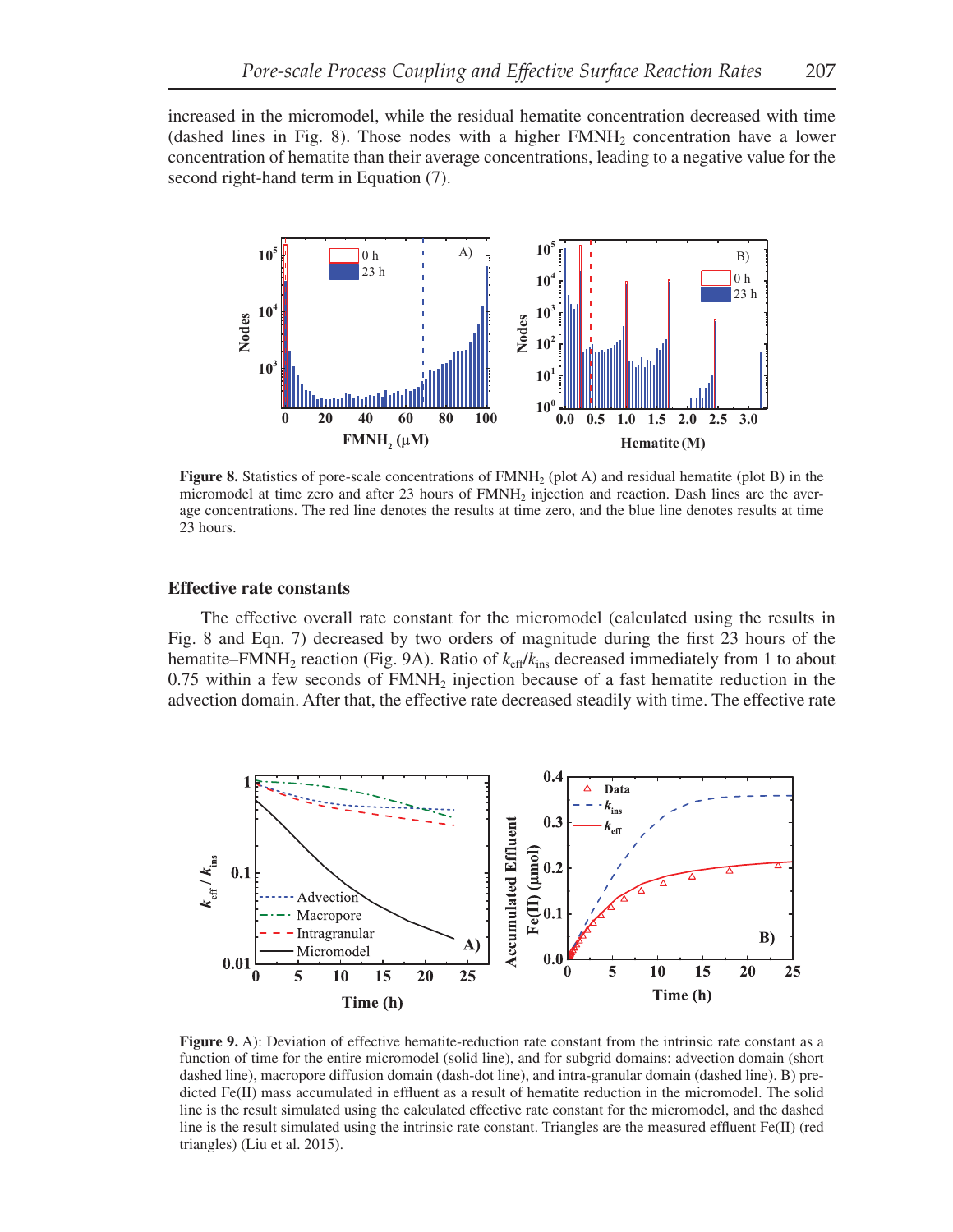constant for the micromodel was lower than the effective rate for the intra-granular domain (Fig. 6), as a result of larger concentration variations in the micromodel than those in the intragranular domain only. The effluent concentration of  $Fe(II)$  produced from hematite reduction can be predicted using the effective rate for the micromodel under the assumption that the micromodel was a well-mixed system (Fig. 9B). By comparison, the model significantly overpredicted effluent  $Fe(II)$  if an intrinsic rate constant was used in the well-mixed model.

The above analysis of the effective rate constant treats the entire micromodel as a wellmixed reactor, or as one numerical grid volume in a reactive transport systems. The estimated effective rate constant reflects the pore-scale deviations in  $FMMH<sub>2</sub>$  and hematite concentrations from their average values in the micromodel pore network (Fig. 6). Effective rate constants can also be calculated for each subgrid domain (advection domain, macropore diffusion domain, and intra-granular domain, Fig. 9A). The effective rate constants within individual subgrid domains deviate much less from the intrinsic value. The result implied that macroscopic models would improve the prediction by explicitly considering subgrid reactive domains if effective rate constants are unknown, and the intrinsic rate constant is used for model prediction in heterogeneous materials. However, Figure 9A demonstrates that the effective rate constants for individual domains still deviate from the intrinsic value. This deviation is expected to decrease with the application of more subgrid domains, but it cannot be completely eliminated. Model prediction using the intrinsic rate constant will always contain errors regardless how many subgrid domains are considered.

### **CONCLUSIONS**

Geochemical and biogeochemical reactions occur fundamentally at the pore scale, and they are coupled and modified by transport processes in subsurface materials. These coupled pore-scale processes are, however, below the spatial resolution of most core and field scale observations. Consequently solute and solid phase concentrations and reaction rates observed at the macroscopic scales reflect the manifestation of coupled pore-scale reactions and transport that in most cases cannot be explicitly separated. Pore-scale reactive transport models can theoretically be used to simulate pore-scale processes and their coupling. These models, however, require pore-scale properties that are difficult to obtain for practical problems at the macroscopic scales. Consequently, medium-based reactive transport models with porous media reaction and transport properties defined on a numerical grid volume of porous media have to be adopted based on the mass conservation law. The theoretical analysis and results in this chapter demonstrate that reaction rates and rate constants defined on a numerical grid volume in heterogeneous materials are generally different from the intrinsic reaction rate and rate constants. The effective rate constants for the grid volume depend on the statistical distributions of reactants and their spatial correlation, which are expected to vary with both temporal and spatial scales, causing scale-dependent behavior of effective reaction rates and rate constants. Importantly, the deviation of the effective rate constants from the intrinsic value can be reduced if a macroscopic model considers reactive transport in subgrid domains. The subgrid domains may be derived from non-reactive tracer transport behavior that can be independently measured for a subsurface system at the appropriate scales of interest. However, subgrid domain models cannot completely eliminate the deviation of the effective rate constants from the intrinsic value, and thus contain uncertainty in model prediction.

Other factors beyond pore-scale process coupling can also affect the scaling of reaction rates from the molecular to macroscopic scales in heterogeneous subsurface materials. For example, the reaction rate at the molecular scale can be heterogeneous, even on a single mineral phase (Piana et al. 2006; Spagnoli et al. 2006; Boily and Rosso 2011; Lüttge et al.  $2013$ ; the rates of reactions occurring in nano-pores can be influenced by water ordering,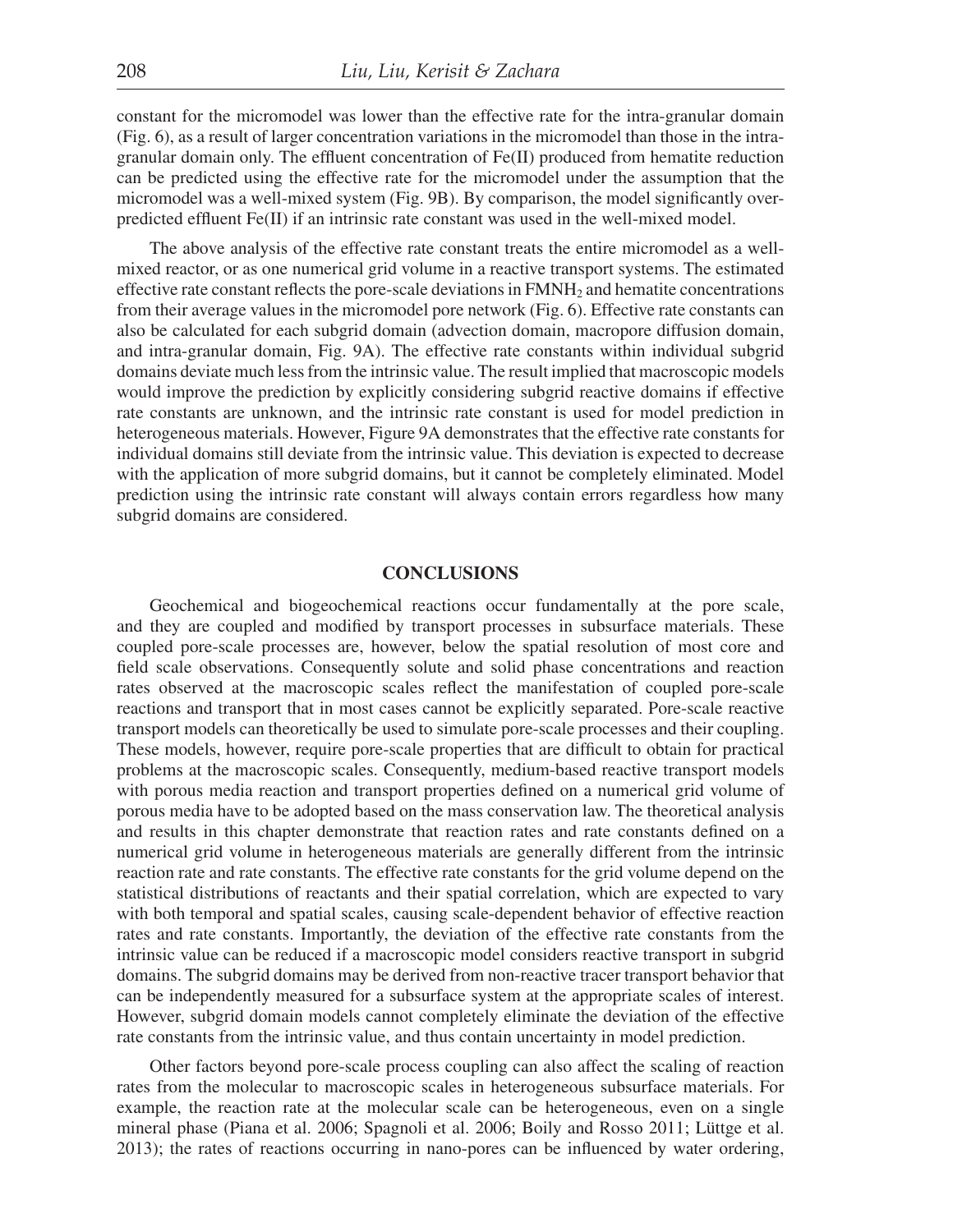surface curvature, and overlapping double layers (Kerisit and Liu 2009, 2012; Argyris et al. 2010; Bourg and Steefel 2012); and mineral surface reactivity can be modified as reactions proceed (Alekseyev et al. 1997; Benner et al. 2002; White and Brantley 2003; Bernard 2005; Noiriel et al. 2005; Luquot and Gouze 2009). The pore geometry and connectivity can also be changed by mineral precipitation (Steefel and Lichtner 1994; Davis et al. 2006; Zhang et al. 2010a; Yoon et al. 2012; Fanizza et al. 2013; Boyd et al. 2014) and dissolution (Noiriel et al. 2004, 2005, 2009; Bernard 2005; Flukiger and Bernard 2009; Luquot and Gouze 2009; Kang et al. 2010), microbial growth (Taylor and Jaffe 1990; Nambi et al. 2003; Thullner et al. 2004, 2007; Knutson et al. 2005; Seifert and Engesgaard 2007, 2012; Brovelli et al. 2009; Zhang et al. 2010b; Kirk et al. 2012; Tang et al. 2013) and biomineralization (Zhang and Klapper 2010; Cunningham et al. 2011; Pearce et al. 2012; Phillips et al. 2012; Hommel et al. 2013). These and other factors can be superimposed on each other. The effective rate equation (Eqn. 6), the effective rate constants (Eqn. 7), and the numerical results and data presented in this chapter represent a starting point for a systematic analysis of scale-dependent behavior of geochemical and biogeochemical reactions. Given the ubiquity of heterogeneity in subsurface materials, understanding, predicting, and minimizing the deviation of the effective reaction rate and rate constant from the intrinsic rate and rate constant is critically important in applying mechanism-based kinetic parameters for calibrating and predicting larger scale reactions and reactive transport.

### **ACKNOWLEDGMENT**

This research is supported by the U.S. DOE, Office of Science, Biological and Environmental Research (BER) as part of the Subsurface Biogeochemical Research (SBR) Program through Pacific Northwest National Laboratory (PNNL) SBR Science Focus Area (SFA) Research Project. This research was performed using Environmental Molecular Science Laboratory (EMSL), a DOE Office of Science user facility sponsored by the DOE's Office of BER and located at PNNL. PNNL is operated for DOE by Battelle Memorial Institute under contract DE-AC05-76RL01830.

#### **REFERENCES**

- Acharya RC, Van der Zee S, Leijnse A (2005) Transport modeling of nonlinearly adsorbing solutes in physically heterogeneous pore networks. Water Resour Res 41:W02020
- Alekseyev VA, Medvedeva LS, Prisyagina NI, Meshalkin SS, Balabin AI (1997) Change in the dissolution rates of alkali feldspars as a result of secondary mineral precipitation and approach to equilibrium. Geochim Cosmochim Acta 61:1125–1142
- Anbeek C (1993) The effect of natural weathering on dissolution rates. Geochim Cosmochim Acta 57:4963– 4975
- Anderson SP, Dietrich WE, Brimhall GH (2002) Weathering profiles, mass-balance analysis, and rates of solute loss: Linkages between weathering and erosion in a small, steep catchment. Geol Soc Am Bull 114:1143–1158
- Argyris D, Cole DR, Striolo A (2010) Ion-specific effects under confinement: The role of interfacial water. ACS Nano 4:2035–2042
- Ball WP, Buehler C, Harmon TC, Mackay DM, Roberts PV (1990) Characterization of a sandy aquifer material at the grain scale. J Contam Hydrol 5:253–295
- Ball WP, Roberts PV (1991) Long-term sorption of halogenated organic chemicals by aquifer material. 2. Intraparticle diffusion. Environ Sci Technol 25:1237–1249
- Bao C, Wu H, Li L, Newcomer D, Long PE, Williams KH (2014) Uranium bioreduction rates across scales: Biogeochemical hot moments and hot spots during a biostimulation experiment at rifle, Colorado. Environ Sci Technol 48:10116–10127
- Barber Ii LB, Thurman EM, Runnells DD (1992) Geochemical heterogeneity in a sand and gravel aquifer: Effect of sediment mineralogy and particle size on the sorption of chlorobenzenes. J Contam Hydrol 9:35–54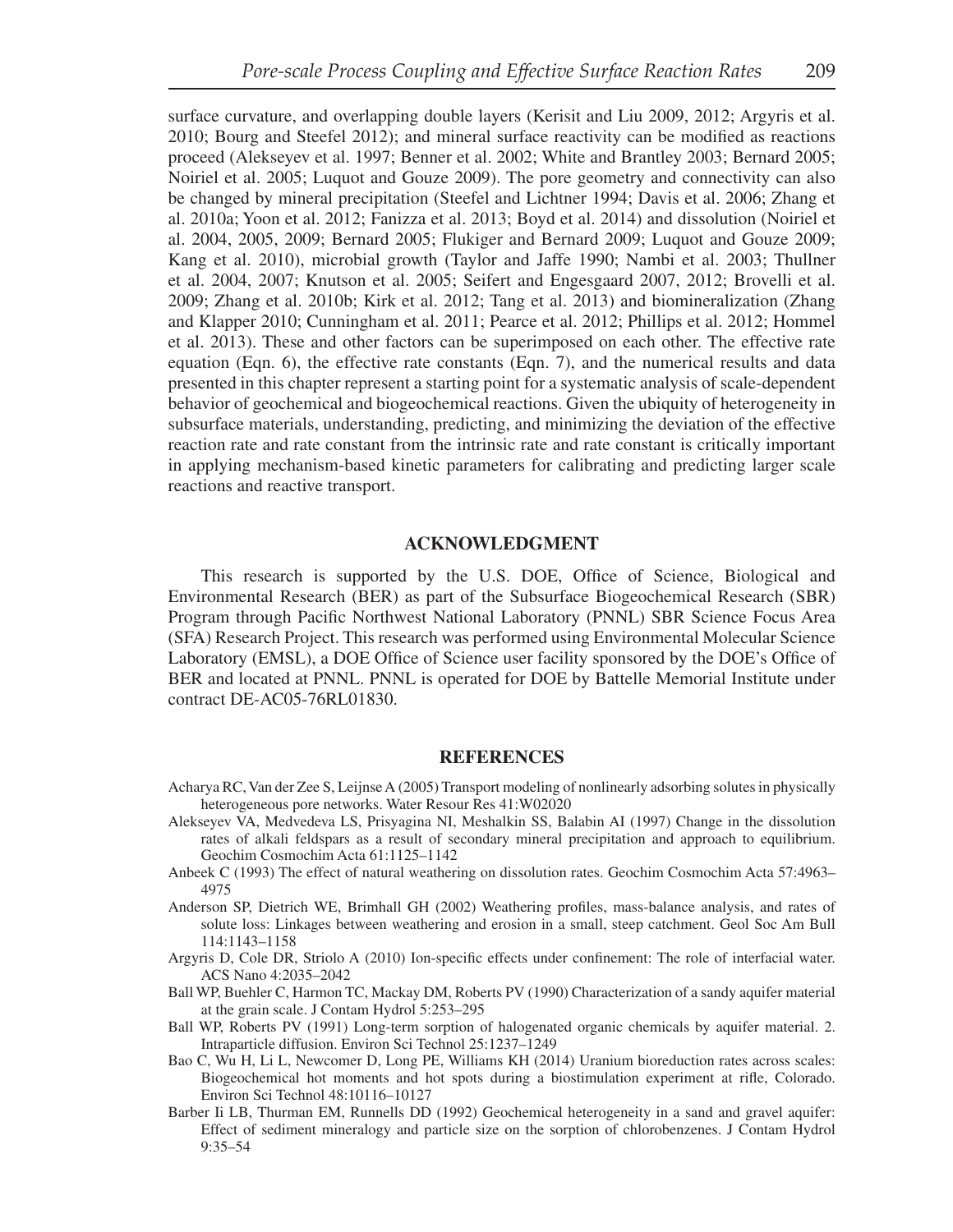Bear J (1979) Groundwater Hydraulics. McGraw, New York.

- Benner SG, Hansel CM, Wielinga BW, Barber TM, Fendorf S (2002) Reductive dissolution and biomineralization of iron hydroxide under dynamic flow conditions. Environ Sci Technol 36:1705–1711
- Berkowitz B (2002) Characterizing flow and transport in fractured geological media: A review. Adv Water Resour 25:861–884
- Berkowitz B, Scher H (1998) Theory of anomalous chemical transport in random fracture networks. Phys Rev E 57:5858–5869
- Bernard D (2005) 3D quantification of pore-scale geometrical changes using synchrotron computed microtomography. Oil Gas Sci Technol 60:747–762
- Beven K, Germann P (1982) Macropores and water flow in soils. Water Resour Res 18:1311-1325
- Bi E, Zhang L, Schmidt TC, Haderlein SB (2009) Simulation of nonlinear sorption of N-heterocyclic organic contaminates in soil columns. J Contam Hydrol 107:58–65
- Bird RB, Stewart WE, Lightfoot EN (2007) Transport Phenomena. John Wiley & Sons, New York
- Boily J-F, Rosso KM (2011) Crystallographic controls on uranyl binding at the quartz/water interface. Phys Chem Chem Phys 13:7845–7851
- Bourg IC, Steefel CI (2012) Molecular dynamics simulations of water structure and diffusion in silica nanopores. J Phys Chem C 116:11556–11564
- Boyd V, Yoon H, Zhang C, Oostrom M, Hess N, Fouke B, Valocchi AJ, Werth CJ (2014) Influence of  $Mg^{2+}$  on  $CaCO<sub>3</sub>$  precipitation during subsurface reactive transport in a homogeneous silicon-etched pore network. Geochim Cosmochim Acta 135:321–335
- Brovelli A, Malaguerra F, Barry DA (2009) Bioclogging in porous media: Model development and sensitivity to initial conditions. Environ Modell Softw 24:611–626
- Brusseau ML, Jessup RE, Rao PSC (1992) Modeling solute transport influenced by multiprocess nonequilibrium and transformation reactions. Water Resour Res 28:175–182
- Chandler D (1987) Introduction to Modern Statistical Mechanics. Oxford University Press, Oxford
- Chiogna G, BellinA (2013) Analytical solution for reactive solute transport considering incomplete mixing within a reference elementary volume. Water Resour Res 49:2589–2600
- Crank J (1975) The Mathematics of Diffusion, 2nd Edition ed. Clarendon Press, Oxford
- Criscenti LJ, Brantley SL, Mueller KT, Tsomaia N, Kubicki JD (2005) Theoretical and <sup>27</sup>Al CPMAS NMR investigation of aluminum coordination changes during aluminosilicate dissolution. Geochim Cosmochim Acta 69:2205–2220
- Criscenti LJ, Kubicki JD, Brantley SL (2006) Silicate glass and mineral dissolution: calculated reaction paths and activation energies for hydrolysis of a  $Q^3$  Si by  $H_3O^+$  using ab initio methods. J Phys Chem A 110:198–206
- Cunningham AB, Gerlach R, Spangler L, Mitchell AC, Parks S, Phillips A (2011) Reducing the risk of well bore leakage of  $CO<sub>2</sub>$  using engineered biomineralization barriers. Energy Procedia 4:5178–5185
- Dang LX, Annapureddy HVR (2013) Computational studies of water exchange around aqueous Li<sup>+</sup> with polarizable potential models. J Chem Phys 139:084506
- Davis JM, Roy ND, Mozley PS, Hall JS (2006) The effect of carbonate cementation on permeability heterogeneity in fluvial aquifers: An outcrop analog study. Sediment Geol 184:267-280
- Dellago C, Bolhuis PG, Csajka FS, Chandler D (1998) Transition path sampling and the calculation of rate constants. J. Chem Phys 108:1964–1977
- Dentz M, Le Borgne T, Englert A, Bijeljic B (2011) Mixing, spreading and reaction in heterogeneous media: A brief review. J Contam Hydrol 120–21:1–17
- Doudou S, Vaughan DJ, Livens FR, Burton NA (2012) Atomistic simulations of calcium uranyl(VI) carbonate adsorption on calcite and stepped-calcite surfaces. Environ Sci Technol 46:7587–7594
- Drot R, Roques J, Simoni E (2007) Molecular approach of the uranyl/mineral interfacial phenomena. CR Chimie 10:1078–1091
- Dupin HJ, McCarty PL (2000) Impact of colony morphologies and disinfection on biological clogging in porous media. Environ Sci Technol 34:1513–1520
- Dupin HJ, Kitanidis PK, McCarty PL (2001) Pore-scale modeling of biological clogging due to aggregate expansion: A material mechanics approach. Water Resour Res 37:2965–2979
- Edery Y, Guadagnini A, Scher H, Berkowitz B (2013) Reactive transport in disordered media: Role of fluctuations in interpretation of laboratory experiments. Adv Water Resour 51:86–103
- Ewing RP, Hu Q, Liu C (2010) Scale dependence of intragranular porosity, tortuosity, and diffusivity. Water Resour Res 46:W06513
- Ewing RP, Liu C, Hu Q (2012) Modeling intragranular diffusion in low-connectivity granular media. Water Resour Res 48:W03518
- Fanizza MF, Yoon H, Zhang C, Oostrom M, Wietsma TW, Hess NJ, Bowden ME, Strathmann TJ, Finneran KT, Werth CJ (2013) Pore-scale evaluation of uranyl phosphate precipitation in a model groundwater system. Water Resour Res 49:84–890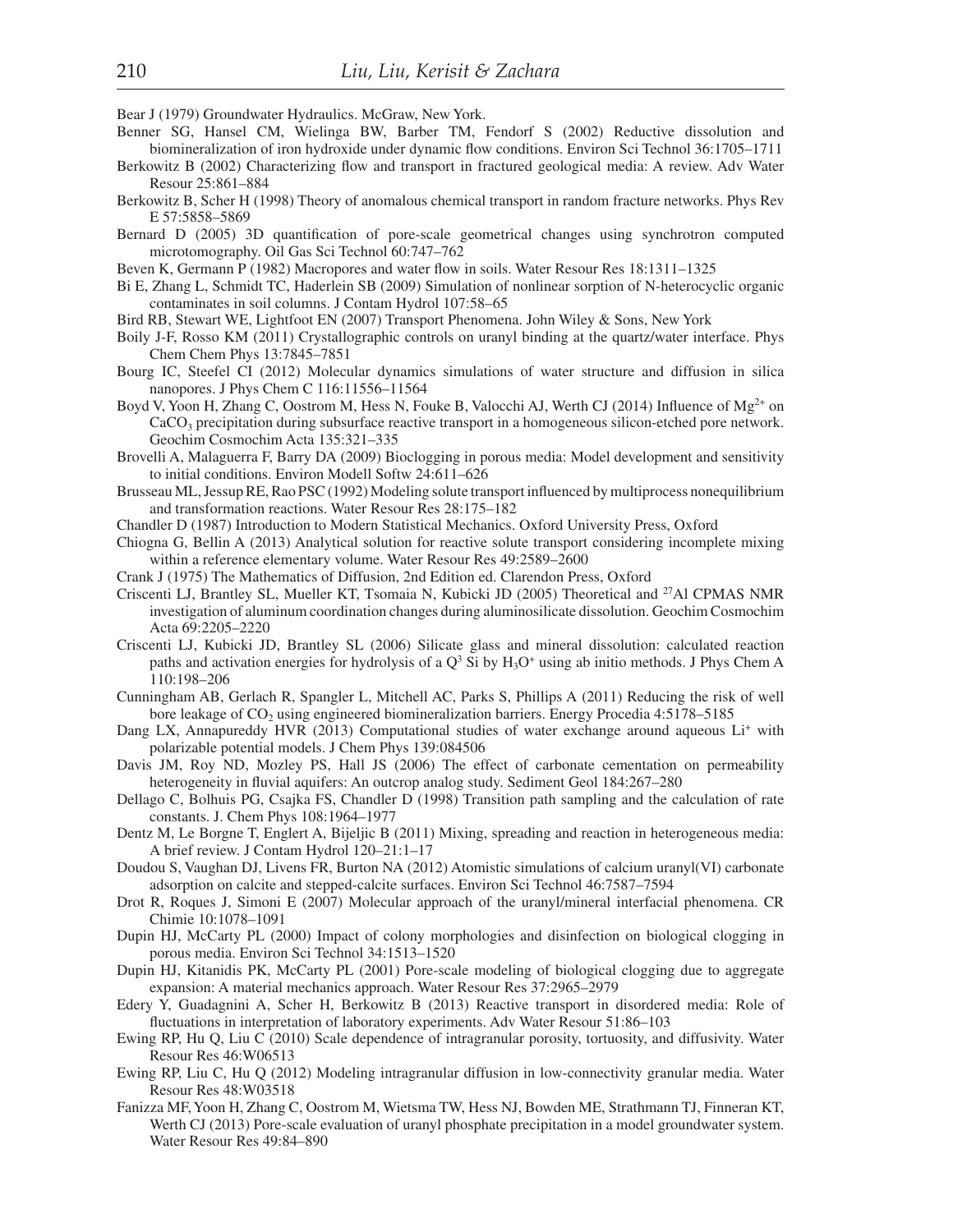- Flukiger F, Bernard D (2009) A new numerical model for pore-scale dissolution of calcite due to  $CO<sub>2</sub>$  saturated water flow in 3D realistic geometry: Principles and first results. Chem Geol 265:171–180
- Fredd CN, Fogler HS (1998) Influence of transport and reaction on wormhole formation in porous media. AIChE J 44:1933–1949
- Fridjonsson EO, Seymour JD, Schultz LN, Gerlach R, Cunningham AB, Codd SL (2011) NMR measurement of hydrodynamic dispersion in porous media subject to biofilm mediated precipitation reactions. J Contam Hydrol 120–21:79–88
- Geckeis H, Lützenkirchen J, Polly R, Rabung T, Schmidt M (2013) Mineral-water interface reactions of actinides. Chem Rev 113:1016–1062
- Gharasoo M, Centler F, Regnier P, Harms H, Thullner M (2012) A reactive transport modeling approach to simulate biogeochemical processes in pore structures with pore-scale heterogeneities. Environ Modell Softw 30:102–114
- Ginn TR (2009) Generalization of the multirate basis for time convolution to unequal forward and reverse rates and connection to reactions with memory. Water Resour Res 45:W12419
- Glezakou V-A, deJong WA (2011) Cluster-models for uranyl(VI) adsorption on  $\alpha$ -alumina. J Phys Chem A 115:1257–1263
- Greathouse JA, Cygan RT (2005) Molecular dynamics simulation of uranyl(VI) adsorption equilibria onto an external montmorillonite Surface. Phys Chem Chem Phys 7:3580–3586
- Greathouse JA, Cygan RT (2006) Water structure and aqueous uranyl(VI) adsorption equilibria onto external surfaces of beidellite, montmorillonite, and pyrophyllite: Results from molecular simulations. Environ Sci Technol 40:3865–3871
- Greathouse JA, O' Brien RJ, Bemis G, Pabalan RT (2002) Molecular dynamics study of aqueous uranyl interactions with quartz (010). J Phys Chem B 106:1646–1655
- Greathouse JA, Stellalevinsohn HR, Denecke MA, Bauer A, Pabalan RT (2005) Uranyl surface complexes in a mixed-charge montmorillonite: Monte Carlo computer simulation and polarized XAFS results. Clays Clay Miner 53:278–286
- Haggerty R, Gorelick SM (1995) Multiple-rate mass transfer for modeling diffusion and surface reactions in media with pore–scale heterogeneity. Water Resour Res 31:2383–2400
- Harrison J, Maranger R, Alexander R, Giblin A, Jacinthe P-A, Mayorga E, Seitzinger S, Sobota D, Wollheim W (2009) The regional and global significance of nitrogen removal in lakes and reservoirs. Biogeochem 93:143–157
- Hattori T, Saito T, Ishida K, Scheinost AC, Tsuneda T, Nagasaki S, Tanaka S (2009) The structure of monomeric and dimeric uranyl adsorption complexes on gibbsite: A combined DFT and EXAFS study. Geochim Cosmochim Acta 73:5975–5988
- Hay MB, Stoliker DL, Davis JA, Zachara JM (2011) Characterization of the intragranular water regime within subsurface sediments: Pore volume, surface area, and mass transfer limitations. Water Resour Res 47:W10531
- Hommel J, Cunning ham AB, Helmig R, Ebigbo A, Class H (2013) Numerical investigation of microbially induced calcite precipitation as a leakage mitigation technology. Energy Procedia 40:392–397
- Huber C, Shafei B, Parmigiani A (2014) A new pore-scale model for linear and non–linear heterogeneous dissolution and precipitation. Geochim Cosmochim Acta 124:109–130
- Hurlimann MD, Helmer KG, Latour LL, Sotak CH (1994) Restricted diffusion in sedimentary rocks. Determination of surface-area-to-volume ratio and surface relaxivity. J Magn Reson Ser A 111:169–178
- Kang Q, Lichtner PC, Zhang D (2006) Lattice Boltzmann pore-scale model for multicomponent reactive transport in porous media. J Geophys Res-Solid Earth 111:B05203
- Kang Q, Lichtner PC, Viswanathan HS, Abdel-Fattah AI (2010) Pore-scale modeling of reactive transport involved in geologic  $CO_2$  sequestration. Transp Porous Media 82:197–213
- Kang Q, Chen L, Valocchi AJ, Viswanathan HS (2014) Pore-scale study of dissolution-induced changes in permeability and porosity of porous media. J Hydrol 517:1049–1055
- Kerisit S, Liu C (2009) Molecular Simulations of Water and Ion Diffusion in Nanosized Mineral Fractures. Environ Sci Technol 43:777–782
- Kerisit S, Liu C (2012) Diffusion and Adsorption of Uranyl Carbonate Species in Nanosized Mineral Fractures. Environ Sci Technol 46:1632–1640
- Kerisit S, Liu C (2013) Structure, kinetics, and thermodynamics of the aqueous uranyl(VI) cation. J Phys Chem A 117:6421–6432
- Kerisit S, Liu C (2014) Molecular dynamics simulations of uranyl and uranyl carbonate adsorption at aluminosilicate surfaces. Environ Sci Technol 48:3899–3907
- Kerisit S, Parker SC (2004a) Free energy of adsorption of water and calcium on the {1014} calcite surface. Chem Comm 1:52–53
- Kerisit S, Parker SC (2004b) Free energy of adsorption of water and metal ions on the  $\{10\bar{1}4\}$  calcite surface. J Am Chem Soc 126:10152–10161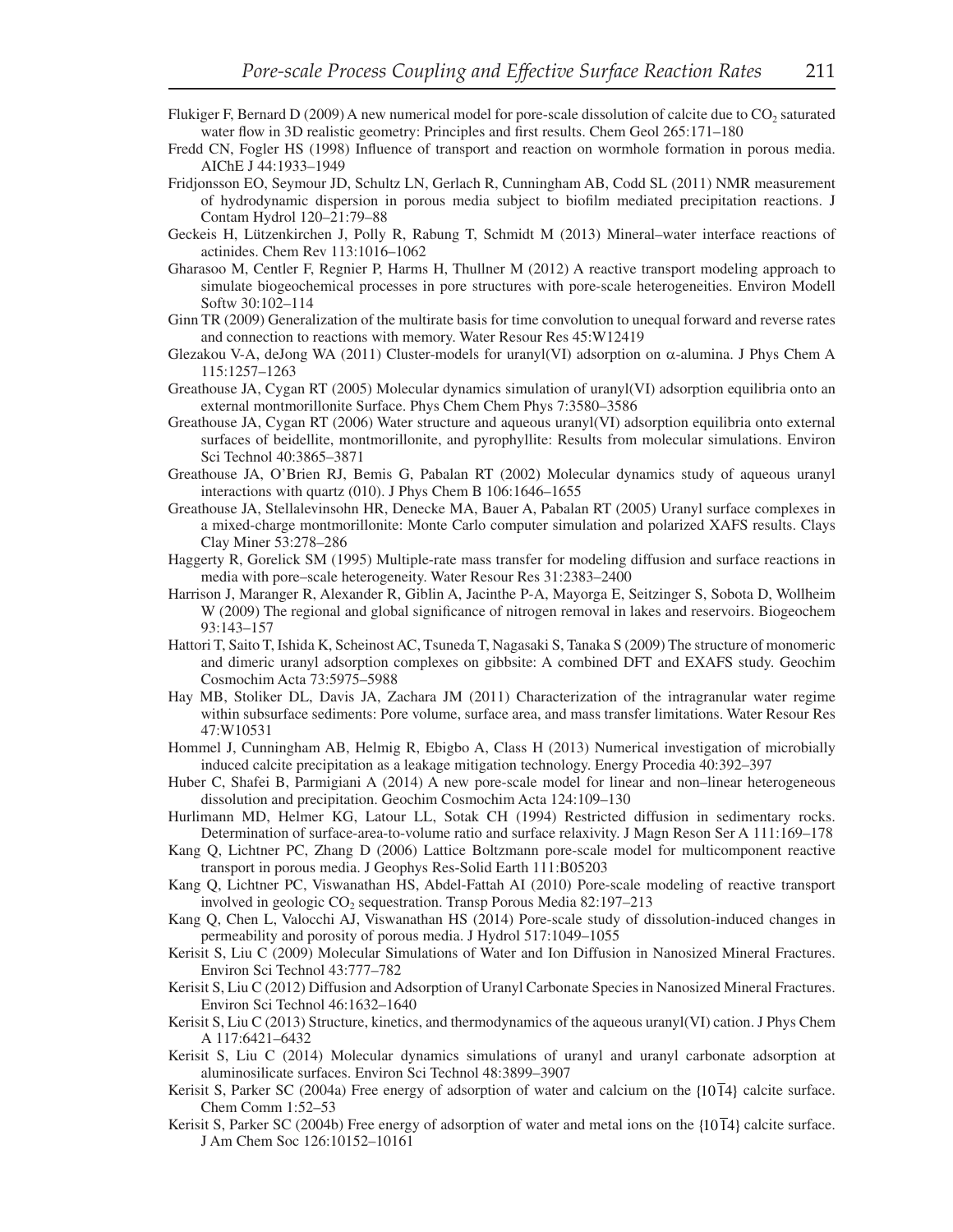- Kerisit S, Rosso KM (2009) Transition path sampling of water exchange rates and mechanisms around aqueous ions. J. Chem Phys 131:114512
- Kessler AJ, Cardenas MB, Santos IR, Cook PLM (2014) Enhancement of denitrification in permeable carbonate sediment due to intra-granular porosity: A multi-scale modelling analysis. Geochim Cosmochim Acta 141:440–453
- Kirk MF, Santillan EFU, McGrath LK, Altman SJ (2012) Variation in hydraulic conductivity with decreasing pH in a biologically-clogged porous medium. Int J Greenhouse Gas Control 11:133–140
- Knutson CE, Werth CJ, Valocchi AJ (2005) Pore-scale simulation of biomass growth along the transverse mixing zone of a model two-dimensional porous medium. Water Resour Res 41:W07007
- Knutson C, Valocchi A, Werth C (2007) Comparison of continuum and pore-scale models of nutrient biodegradation under transverse mixing conditions. Adv Water Resour 30:1421–1431
- Kremleva A, Krüger S, Rösch N (2008) Density functional model studies of uranyl adsorption on (001) surfaces of kaolinite. Langmuir 24:9515–9524
- Kremleva A, Krüger S, Rösch N (2010) Quantum chemical modeling of uranyl adsorption on mineral surfaces. Radiochim Acta 98:635–646
- Kremleva A, Krüger S, Rösch N (2011) Uranyl adsorption at (010) edge surfaces of kaolinite: A density functional study. Geochim Cosmochim Acta 75:706–718
- Kremleva A, Martorell B, Krüger S, Rösch N (2012) Uranyl adsorption onsolvated edge surfaces of pyrophyllite: a DFT model study. Phys Chem Chem Phys 14:5815–5823
- Laio A, Parrinello M (2002) Escaping free-energy minima. Proc Natl Acad Sci 99:12552–12556
- Lasaga AC (1979) The treatment of multi-component diffusion and ion pairs in diagenetic fluxes. Am J Sci 279:324–346
- Lectez S, Roques J, Salanne M, Simoni E (2012) Car-parrinello molecular dynamics study of the uranyl behaviour at the Gibbsite/water interface. J. Chem Phys 137:154705
- Lee MR, Hodson ME, Parsons I (1998) The role of intragranular microtextures and microstructures in chemical and mechanical weathering: direct comparisons of experimentally and naturally weathered alkali feldspars. Geochim Cosmochim Acta 62:2771–2788
- Li L, Peters CA, Celia MA (2006) Upscaling geochemical reaction rates using pore-scale network modeling. Adv Water Resour 29:1351–1370
- Li L, Peters CA, Celia MA (2007) Applicability of averaged concentrations in determining geochemical reaction rates in heterogeneous porous media. Am J Sci 307:1146–1166
- Li L, Steefel CI, Yang L (2008) Scale dependence of mineral dissolution rates within single pores and fractures. Geochim Cosmochim Acta 72:360–377
- Li L, Gawande N, Kowalsky MB, Steefel CI, Hubbard SS (2011) Physicochemical heterogeneity controls on uranium bioreduction rates at the field scale. Environ Sci Technol 45:9959–9966
- Lichtner PC, Kang Q (2007) Upscaling pore-scale reactive transport equations using a multiscale continuum formulation. Water Resour Res 43:W12S15
- Liu C, Zachara JM , Yantasee W, Majors PD, McKinley JP (2006) Microscopic reactive diffusion of uranium in the contaminated sediments at Hanford, United States. Water Resour Res 42:W12420
- Liu C, Zachara JM, Foster NS, Strickland J (2007) Kinetics of reductive dissolution of hematite by bioreduced anthraquinone-2,6-disulfonate. Environ Sci Technol 41:7730–7735
- Liu C, Zachara JM , Qafoku NP, Wang Z (2008) Scale-dependent desorption of uranium from contaminated subsurface sediments. Water Resour Res 44:W08413
- Liu C, Shang J, Zachara JM (2011) Multispecies diffusion models: A study of uranyl species diffusion. Water Resour Res 47:W12514
- Liu C, Shang J, Kerisit S, Zachara JM, Zhu W (2013a) Scale-dependent rates of uranyl surface complexation reaction in sediments. Geochim Cosmochim Acta 105:326–341
- Liu X-Y, Wang L-H , Zheng Z, Kang M-L, Li C, Liu C-L (2013b) Molecular dynamics simulation of the diffusion of uranium species in clay pores. J Hazard Mater 244–245:21–28
- Liu C, Shang J, Shan H, Zachara JM (2014a) Effect of subgrid heterogeneity on scaling geochemical and biogeochemical reactions: A case of U(VI) desorption. Environ Sci Technol 48:1745–1752
- Liu Y, Liu C, Zhang C, Yang X, Zachara JM (2015) Pore and continuum scale study of the effect of subgrid transport heterogeneity on redox reaction rates. Geochim Cosmochim Acta 163:140–155
- Loeffler HH, Inada Y, Funahashi S (2006) Water exchange dynamics of lithium(I) ion in aqueous solution. J Phys Chem B 110:5690–5696
- Luquot L, Gouze P (2009) Experimental determination of porosity and permeability changes induced by injection of  $CO<sub>2</sub>$  into carbonate rocks. Chem Geol 265:148–159
- Luquot L, Rodriguez O, Gouze P (2014) Experimental characterization of porosity structure and transport property changes in limestone undergoing different dissolution regimes. Transp Porous Media 101:507– 532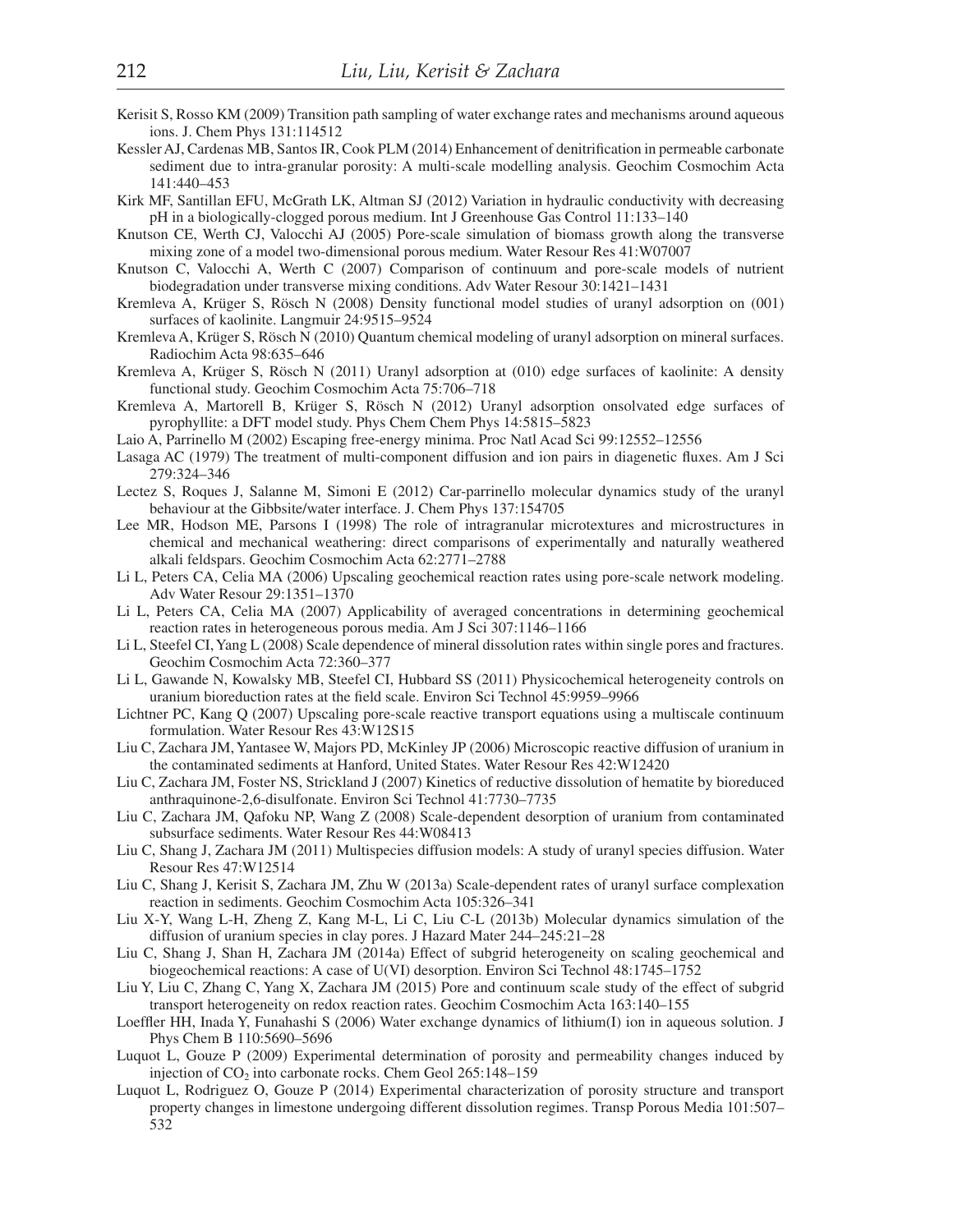- Lüttge A, Arvidson RS, Fischer C (2013) A stochastic treatment of crystal dissolution kinetics. Elements 9:183–188
- Ma R, Zheng C, Liu C, Greskowiak J, Prommer H, Zachara JM (2014) Assessment of controlling processes for field-scale uranium reactive transport under highly transient flow conditions. Water Resour Res 50:1006– 1024
- Maher K (2010) The dependence of chemical weathering rates on fluid residence time. Earth Planet Sci Lett 294:101–110
- Malmström ME, Destouni G, Banwart SA, Strömberg BHE (2000) Resolving the scale-dependence of mineral weathering rates. Environ Sci Technol 34:1375–1378
- Malmström ME, Destouni G, Martinet P (2004) Modeling expected solute concentration in randomly heterogeneous flow systems with multicomponent reactions. Environ Sci Technol 38:2673–2679
- Marsili E, Baron DB, Shikhare ID, Coursolle D, Gralnick JA, Bond DR (2008) Shewanella Secretes flavins that mediate extracellular electron transfer. Proc Natl Acad Sci 105:3968–3973
- Martorell B, Kremleva A, Krüger S, Rösch N (2010) Density functional model study of uranyl adsorption on the solvated (001) surface of kaolinite. J Phys Chem C 114:13287–13294
- McGreavy C, Andrade JS, Rajagopal K (1992) Consistent evaluation of effective diffusion and reaction in pore networks. Chem Eng Sci 47:2751–2756
- McKinley JP, Zachara JM, Liu C, Heald SC, Prenitzer BI, Kempshall BW (2006) Microscale controls on the fate of contaminant uranium in the vadose zone, Hanford Site, Washington. Geochim Cosmochim Acta 70:1873–1887
- McKinley JP, Zachara JM, Wan J, McCready DE, Heald SM (2007) Geochemical controls on contaminant uranium in vadose Hanford formation sediments at the 200 Area and 300 Area, Hanford site. Vadose Zone J 6:1004–1017
- Mehmani Y, Sun T, Balhoff MT, Eichhubl P, Bryant S (2012) Multiblock pore-scale modeling and upscaling of reactive transport: Application to carbon sequestration. Transp Porous Media 95:305–326
- Meile C, Tuncay K (2006) Scale dependence of reaction rates in porous media. Adv Water Resour 29:62–71
- Miller AW, Rodriguez DR, Honeyman BD (2010) Upscaling sorption/desorption processes in reactive transport models to describe metal/radionuclide transport: A critical review. Environ Sci Technol 44:7996–8007
- Mo ZM, Friedly JC (2000) Local reaction and diffusion in porous media transport models. Water Resour Res 36:431–438
- Molins S, Mayer KU, Amos RT, Bekins BA (2010) Vadose zone attenuation of organic compounds at a crude oil spill site - Interactions between biogeochemical reactions and multicomponent gas transport. J Contam Hydrol 112:15–29
- Molins S, Trebotich D, Steefel CI, Shen C (2012) An investigation of the effect of pore-scale flow on average geochemical reaction rates using direct numerical simulation. Water Resour Res 48:W03527
- Molins S, Trebotich D, Yang L, Ajo-Franklin JB, Ligocki TJ, Shen C, Steefel CI (2014) Pore-scale controls on calcite dissolution rates from flow-through laboratory and numerical experiments. Environ Sci Technol 48:7453–7460
- Morrow CP, Kubicki JD, Mueller KT, Cole DR (2010) Description of  $Mg^{2+}$  release from forsterite using ab initio methods. J Phys Chem C 114:5417–5428
- Moskaleva LV, Krüger S, Spörl A, Rösch N (2004) Role of solvation in the reduction of the uranyl dication by water: A density functional study. Inorg Chem 43:4080–4090
- Nambi IM, Werth CJ, Sanford RA, Valocchi AJ (2003) Pore-scale analysis of anaerobic halorespiring bacterial growth along the transverse mixing zone of an etched silicon pore network. Environ Sci Technol 37:5617–5624
- Navarre-Sitchler A, Brantley S (2007) Basalt weathering across scales. Earth Planet Sci Lett 261:321–334
- Navarre-Sitchler A, Steefel CI, Yang L, Tomutsa L, Brantley SL (2009) Evolution of porosity and diffusivity associated with chemical weathering of a basalt clast. J Geophys Res Earth Surf 114:F02016
- Noiriel C, Gouze P, Bernard D (2004) Investigation of porosity and permeability effects from microstructure changes during limestone dissolution. Geophys Res Lett 31:L24603
- Noiriel C, Bernard D, Gouze P, Thibault X (2005) Hydraulic properties and microgeometry evolution accompanying limestone dissolution by acidic water. Oil Gas Sci Technol 60:177–192
- Noiriel C, Luquot L, Made B, Raimbault L, Gouze P, van der Lee J (2009) Changes in reactive surface area during limestone dissolution: An experimental and modelling study. Chem Geol 265:160–170
- Noiriel C, Steefel CI, Yang L, Ajo-Franklin J (2012) Upscaling calcium carbonate precipitation rates from pore to continuum scale. Chem Geol 318:60–74
- Orgogozo L, Golfier F, Bues M, Quintard M (2010) Upscaling of transport processes in porous media with biofilms in non-equilibrium conditions. Adv Water Resour 33:585–600
- Pallud C, Kausch M, Fendorf S, Meile C (2010a) Spatial patterns and modeling of reductive ferrihydrite transformation observed in artificial soil aggregates. Environ Sci Technol 44:74–79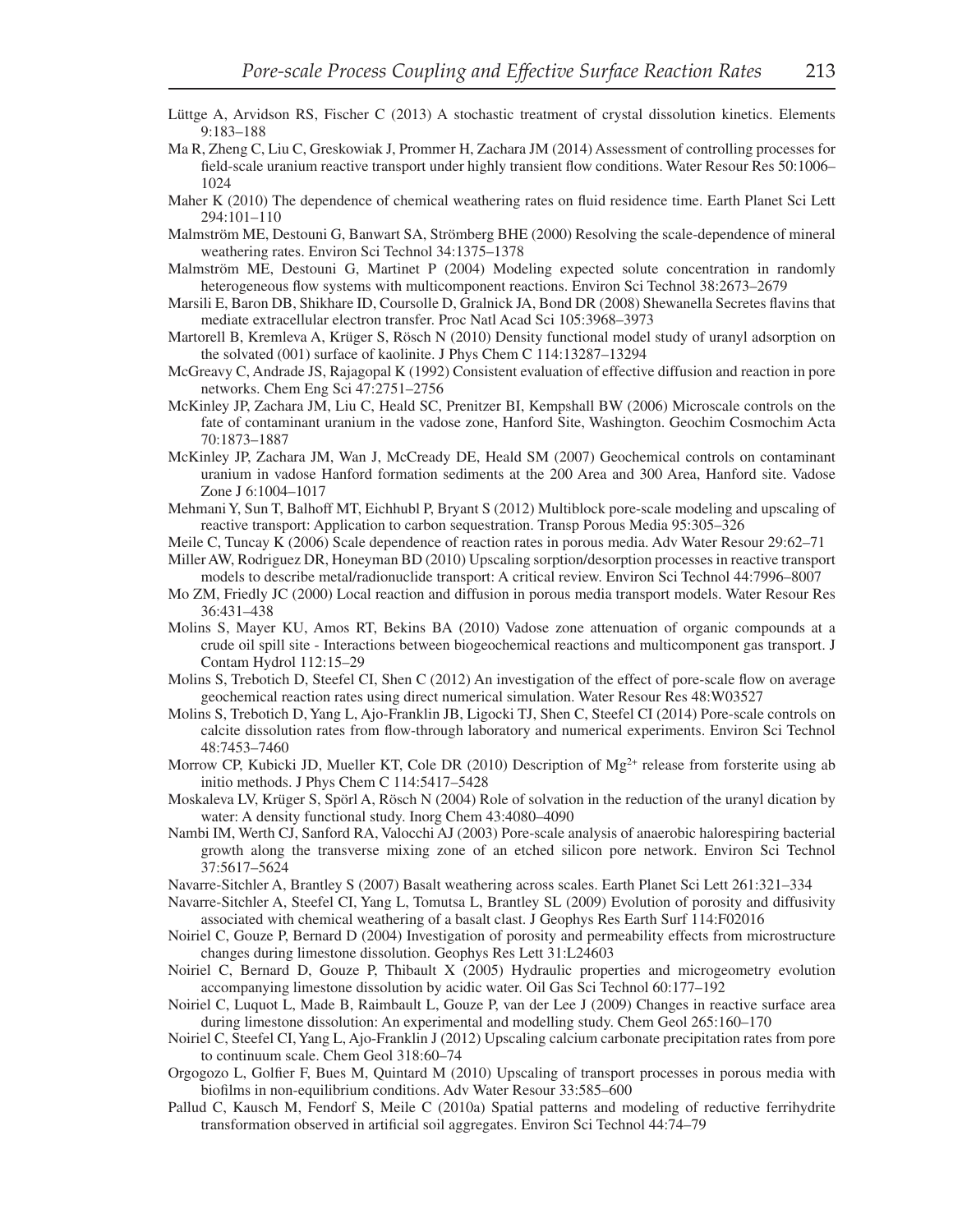- Pallud C, Masue-Slowey Y, Fendorf S (2010b) Aggregate-scale spatial heterogeneity in reductive transformation of ferrihydrite resulting from coupled biogeochemical and physical processes. Geochim Cosmochim Acta 74:2811–2825
- Pan Q-J, Odoh SO, Asaduzzaman AM, Schreckenbach G (2012) Adsorption of uranyl species onto the rutile (110) surface: A periodic DFT study. Chem Eur J 18:1458–1466
- Panga MKR, Ziauddin M, Balakotaiah V (2005) Two-scale continuum model for simulation of wormholes in carbonate acidization. AIChE J 51:3231–3248
- Patsahan T, Holovko M (2007) Molecular dynamics study of aqueous uranyl in hydrophilic mesoporous confinement: the case of slit-like pore in amorphous silica. Condens Matter Phys 10:143–150
- Pearce CI, Wilkins MJ, Zhang C, Heald SM, Fredrickson JK, Zachara JM (2012) Pore-scale characterization of biogeochemical controls on iron and uranium speciation under flow conditions. Environ Sci Technol 46:7992–8000
- Perron H, Domain C, Roques J, Drot R, Simoni E, Catalette H (2006a) Periodic density functional theory investigation of the uranyl ion sorption on the TiO<sub>2</sub> rutile (110) face. Inorg Chem 45:6568–6570
- Perron H, Domain C, Roques J, Drot R, Simoni E, Catalette H (2006b) Theoretical first step towards an understanding of the uranyl ion sorption on the rutile  $TiO<sub>2</sub>(110)$  face: A DFT periodic and cluster study. Radiochim Acta 94:601–607
- Perron H, Roques J, Domain C, Drot R, Simoni E, Catalette H (2008) Theoretical investigation of the uranyl ion sorption on the rutle  $TiO<sub>2</sub>(110)$  face. Inorg Chem 47:10991–10997
- Phillips AJ, Lauchnor E, Eldring J, Esposito R, Mitchell AC, Gerlach R, Cunningham AB, Spangler LH (2012) Potential  $CO<sub>2</sub>$  leakage reduction through biofilm-induced calcium carbonate precipitation. Environ Sci Technol 47:142–149
- Piana S, Jones F, Gale JD (2006) Assisted desolvation as a key kinetic step for crystal growth. J Am Chem Soc 2006:13568–13574
- Porta GM, Riva M, Guadagnini A (2012) Upscaling solute transport in porous media in the presence of an irreversible bimolecular reaction. Adv Water Resour 35:151–162
- Porta GM, Chaynikov S, Thovert J-F, Riva M, Guadagnini A, Adler PM (2013) Numerical investigation of pore and continuum scale formulations of bimolecular reactive transport in porous media. Adv Water Resour 62:243–253
- Poudel DD, Lee T, Srinivasan R, Abbaspour K, Jeong CY (2013) Assessment of seasonal and spatial variation of surface water quality, identification of factors associated with water quality variability, and the modeling of critical nonpoint source pollution areas in an agricultural watershed. J Soil Water Conserv 68:155–171
- Press WH, Teukolsky SA, Vetterling WT, Flannery BP (1992) Numerical Recipes In C: The Art of Scientific Computing, 2nd ed. Cambridge University Press, Cambridge, UK
- Qafoku NP, Zachara JM, Liu CX, Gassman PL, Qafoku OS, Smith SC (2005) Kinetic desorption and sorption of U(VI) during reactive transport in a contaminated Hanford sediment. Environ Sci Technol 39:3157– 3165
- Raiteri P, Gale JD (2010) Water is key to nonclassical nucleation of amorphous calcium carbonate. J Am Chem Soc 132:17623–17634
- Raiteri P, Gale JD, Quigley D, Rodger PM (2010) Derivation of an accurate force-field for simulating the frowth of calcium carbonate from aqueous solution: A new model for the calcite–water interface. J Phys Chem C 114:5997–6010
- Raoof A, Nick HM, Hassanizadeh SM, Spiers CJ (2013) PoreFlow: A complex pore-network model for simulation of reactive transport in variably saturated porous media. Comput Geosci 61:160–174
- Rey R, Guardia E (1992) Dynamical aspects of the Na+–Cl- ion pair association in water. J Phys Chem 96:4712–4718
- Rey R, Hynes JT ( 1996a) Hydration shell exchange dynamics for Na+ in water. J Phys: Condens Matter 8:9411–9416
- Rey R, Hynes JT (1996b) Hydration shell exchange kinetics: an MD study for Na<sup>+</sup>(aq). J Phys Chem 100:5611– 5615
- Roques J, Veilly E, Simoni E (2009) Periodic density functional theory investigation of the uranyl ion sorption on three mineral surfaces: A comparative study. Int J Mol Sci 10:2633–2661
- Rustad JR, Stack AG (2006) Molecular dynamics calculation of the activation volume for water exchange on Li+. J Am Chem Soc 128:14778–14779
- Salehikhoo F, Li L, Brantley SL (2013) Magnesite dissolution rates at different spatial scales: The role of mineral spatial distribution and flow velocity. Geochim Cosmochim Acta 108:91-106
- Scheibe TD, Fang Y, Murray CJ, Roden EE, Chen J, Chien Y-J, Brooks SC, Hubbard SS (2006) Transport and biogeochemical reaction of metals in a physically and chemically heterogeneous aquifer. Geosphere 2:220–235
- Sebbari K, Roques J, Simoni E, Domain C, Perron H, Catalette H (2012) First-principles molecular dynamics simulations of uranyl ion interaction at the water/rutile  $TiO<sub>2</sub> (110)$  interface. Surf Sci 606:1135–1141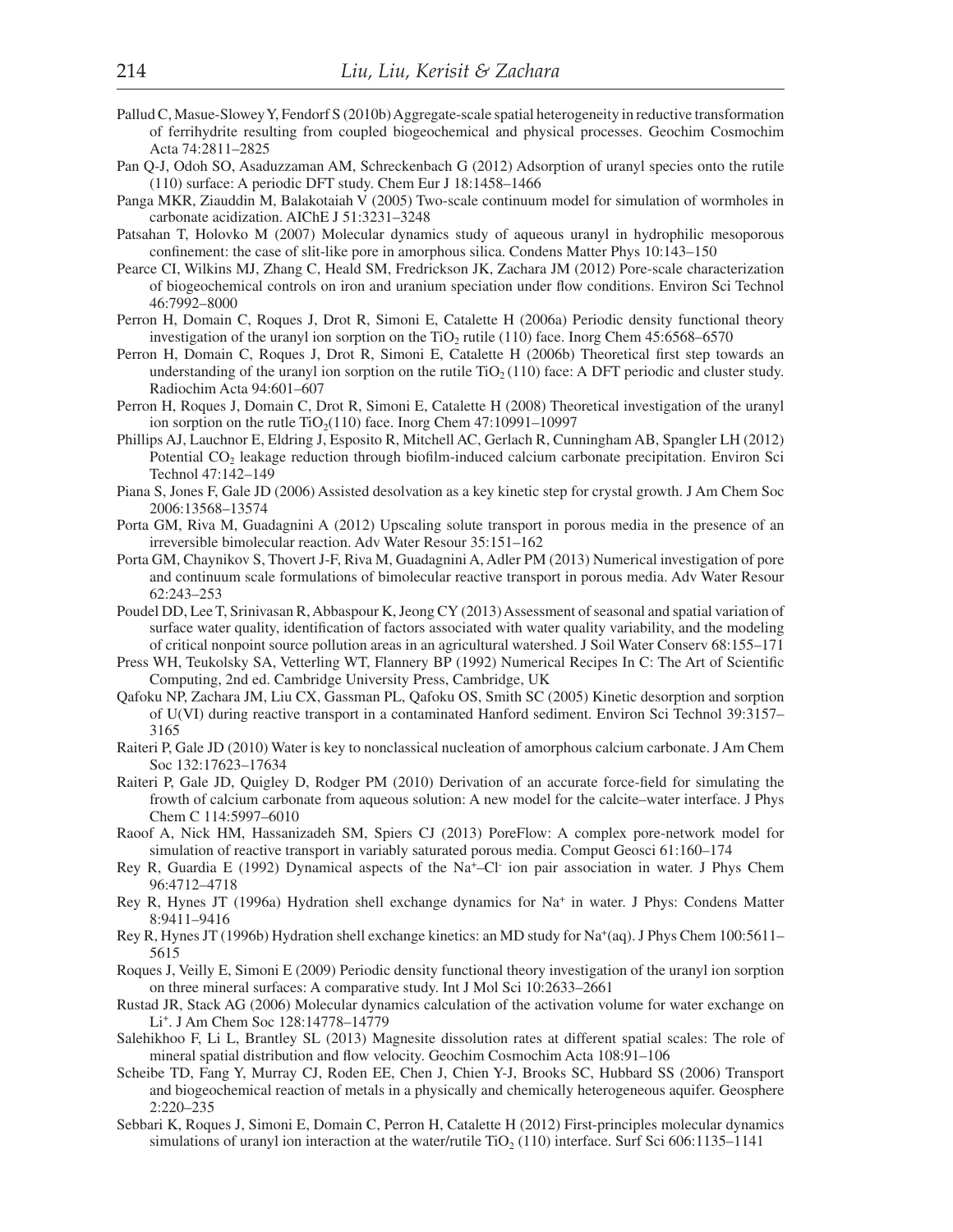- Seifert D, Engesgaard P (2007) Use of tracer tests to investigate changes in flow and transport properties due to bioclogging of porous media. J Contam Hydrol 93:58–71
- Seifert D, Engesgaard P (2012) Sand box experiments with bioclogging of porous media: Hydraulic conductivity reductions. J Contam Hydrol 136–137:1–9
- Shang J, Liu C, Wang Z, Zachara JM (2011) Effect of grain size on uranium (VI) surface complexation kinetics and adsorption additivity. Environ Sci Technol 45:6025–6031
- Shang J, Liu C, Wang Z, Zachara J (2014) Long-term kinetics of uranyl desorption from sediments under advective conditions. Water Resour Res 50:855–870
- Sherman DM, Peacock CL, Hubbard CG (2008) Surface complexation of U(VI) on goethite ( $\alpha$ -FeOOH). Geochim Cosmochim Acta 72:298–310
- Shi Z, Zachara JM, Shi L, Wang Z, Moore DA, Kennedy DW, Fredrickson JK (2012) Redox reactions of reduced flavin mononucleotide (FMN), riboflavin (RBF), and anthraquinone-2, 6-disulfonate (AQDS) with ferrihydrite and lepidocrocite. Environ Sci Technol 46:11644–11652
- Simunek J, Jarvis NJ, van Genuchten MT, Gärdenäs A (2003) Review and comparison of models for describing non-equilibrium and preferential flow and transport in the vadose zone. J Hydrol 272:14-35
- Skomurski FN, Ilton ES, Engelhard MH, Arey BW, Rosso KM (2011) Heterogeneous reduction of  $U^{6+}$  by structural  $Fe<sup>2+</sup>$  from theory and experiment. Geochim Cosmochim Acta 75:7277–7290
- Spagnoli D, Kerisit S, Parker SC (2006) Atomistic simulation of the free energies of dissolution of ions from flat and stepped calcite surfaces. J Cryst Growth  $294:103-110$
- Spångberg D, Rey R, Hynes JT, Hermansson K (2003) Rate and mechanisms for water exchange around Li+(aq) from MD simulations. J Phys Chem B 107:4470–4477
- Stack AG, Rustad JR (2007) Structure and dynamics of water on aqueous barium ion and the {001} barite surface. J Phys Chem C 111:16387–16391
- Stack AG, Raiteri P, Gale JD (2012) Accurate rates of the complex mechanisms for growth and dissolution of minerals using a combination of rare-event theories. J Am Chem Soc 134:11–14
- Stack AG, Gale JD, Raiteri P (2013) Virtual probes of mineral–water interfaces: The more flops, the better! Elements 9:211–216
- Steefel CI, Lichtner PC (1994) Diffusion and reaction in rock matrix bordering a hyperalkaline fluid-filled fracture. Geochim Cosmochim Acta 58:3595–3612
- Steefel CI, Maher K (2009) Fluid–rock interaction: A reactive transport approach. Rev Mineral Geochem 70:485–532
- Steefel CI, Molins S, Trebotich D (2013) Pore-scale processes associated with subsurface  $CO<sub>2</sub>$  injection and sequestration. Rev Mineral Geochem 77:259–303
- Steele HM, Wright K, Hillier IH (2002) Modelling the adsorption of uranyl on the surface of goethite. Geochim Cosmochim Acta 66:1305–1310
- Swoboda-Colberg NG, Drever JI (1993) Mineral dissolution rates in plot-scale field and laboratory experiments. Chem Geol 105:51–69
- Tan X, Ren X, Li J, Wang X (2013) Theoretical investigation of uranyl ion adsorption on hydroxylated  $\gamma$ -Al<sub>2</sub>O<sub>3</sub> surfaces. RSC Advances 3:19551–19559
- Tang Y, Valocchi AJ, Werth CJ, Liu H (2013) An improved pore-scale biofilm model and comparison with a microfluidic flow cell experiment. Water Resour Res 49:8370–8382
- Tartakovsky AM, Redden G, Lichtner PC, Scheibe TD, Meakin P (2008a) Mixing-induced precipitation: Experimental study and multiscale numerical analysis. Water Resour Res 44:W06S04.
- Tartakovsky AM, Tartakovsky DM, Scheibe TD, Meakin P (2008b) Hybrid simulations of reaction–diffusion systems in porous media. SIAM J Sci Comput 30:2799–2816
- Tartakovsky GD, Tartakovsky AM, Scheibe TD, Fang Y, Mahadevan R, Lovley DR (2013) Pore-scale simulation of microbial growth using a genome-scale metabolic model: Implications for Darcy-scale reactive transport. Adv Water Resour 59:256–270
- Taylor SW, Jaffe PR (1990) Biofilm growth and the related changes in the physical properties of a porous medium. 1. Experimental investigation. Water Resour Res 26:2153–2159
- Teich-McGoldrick SL, Greathouse JA, Cygan RT (2014) Molecular dynamics simulations of uranyl adsorption and structure on the basal surface of muscovite. Mol Sim 40:610–617
- Thullner M, Schroth MH, Zeyer J, Kinzelbach W (2004) Modeling of a microbial growth experiment with bioclogging in a two-dimensional saturated porous media flow field. J Contam Hydrol 70:37–62
- Thullner M, Regnier P, Van Cappellen P (2007) Modeling microbially induced carbon degradation in redoxstratified subsurface environments: Concepts and open questions. Geomicrobiol J 24:139–155
- Trebotich D, Adams MF, Molins S, Steefel CI, Shen C (2014) High-resolution simulation of pore-scale reactive transport processes associated with carbon sequestration. Comput Sci Eng 16:22–31
- Tribello GA, Bruneval F, Liew C-C, Parrinello M (2009) A molecular dynamics study of the early stages of calcium carbonate growth. J Phys Chem B 113:11680–11687